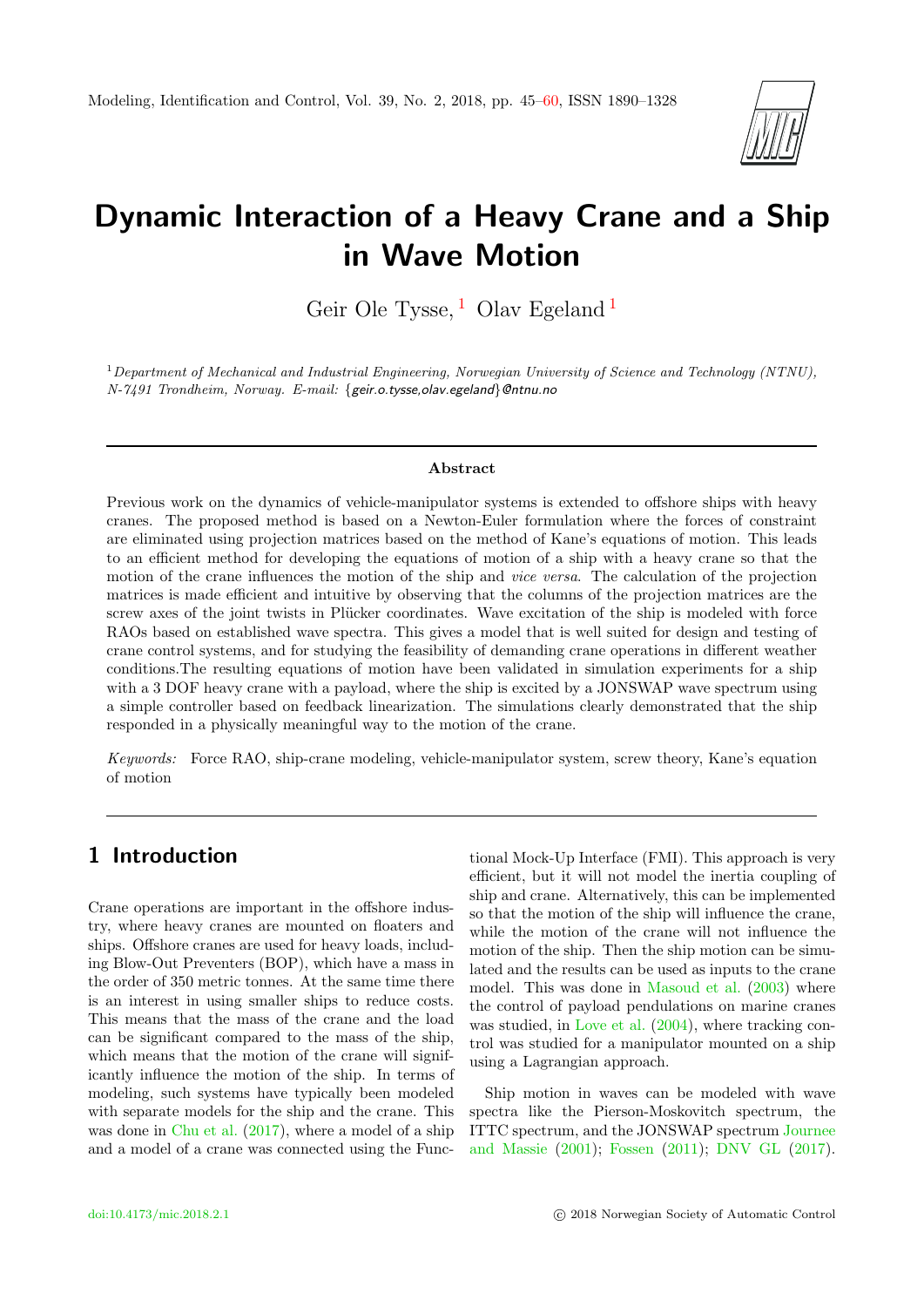The resulting motion of the ship can be modeled using transfer functions in the form of motion RAOs or force RAOs (Response Amplitude Operators) that are calculated from the geometry of the hull using detailed hydrodynamic models. The resulting RAOs are transfer functions given in non-parametric form in terms of the numerical values of the transfer function gain and phase as a function of the wave frequency. The use of force RAOs makes it possible to combine this wave model with forces from other sources, like a crane mounted on the ship. [Perez et al.](#page-15-3) [\(2004\)](#page-15-3) and [Fossen](#page-14-4) [and Perez](#page-14-4) [\(2007\)](#page-14-4) review the kinematic models commonly used in seakeeping and manoeuvring theories and provide a complete derivation of the transformations that link these descriptions and combining the models to study ship motion.

An offshore crane will have a kinematic arrangement of the same type as an industrial manipulator. This means that the dynamic model of a crane on a ship can be derived in the same way as the dynamics of a manipulator on a moving base, like a spacecraft, an underwater vehicle, or a ship. An important difference compared to the usual robotic dynamics is the orientation of the base which will be given as a rotation matrix  $R$  in  $SO(3)$ , and there will exist no minimum representation of the rotation in terms of generalized coordinates. A model of a manipulator on a spacecraft was presented in [Egeland and Sagli](#page-14-5) [\(1993\)](#page-14-5) where Kane's equations of motion were used so that generalized speeds could be used instead of generalized coordinates. [From et al.](#page-14-6) [\(2010,](#page-14-6) [2014\)](#page-14-7) derived a singularityfree dynamic equations of a robotic manipulator on a non-inertial base, and showed how the equations of motion could be developed for vehicle-manipulator systems based on Lagrange's equations using Lie group techniques.

In this paper we derive the equations of motion for the combined ship and crane dynamics based on a Newton-Euler formulation where the forces of constraints are eliminated using the technique of Kane's dynamic equations [Kane and Levinson](#page-15-4) [\(1985\)](#page-15-4). The proposed method is based on projecting the equations of motion for each link using the partial linear velocities and the partial angular velocities defined by the generalized speeds, which was done in [Egeland and Sagli](#page-14-5) [\(1993\)](#page-14-5) for a spacecraft-manipulator system. An important improvement in this work is that the partial linear velocities and the partial angular velocities are defined as screws in the form of lines in Plücker coordinates. It turns out that the relevant lines are the lines of the joint axes, and the description of the lines as screws gives useful geometric insight and allows for efficient transformations using the screw transformations. This simplifies the modeling, and reduces the risk for errors in the derivations. In addition, it is shown how the wave forces due to a wave spectrum can be computed using force RAOs for use in the equations of motion.

The proposed equations of motion can be used for controller design and for evaluating the performance of combinations of ship and crane for different operational scenarios. In this paper a simple controller based on feedback linearization is used for validation of the model. The method is demonstrated for a ship with a heavy crane with rotary joints and a heavy load, where the ship is operating in waves described by the JON-SWAP wave spectrum.

The paper is organized as follows: The theoretical background is presented in Sections 2, 3 and 4. First the equations of motion are presented in Section 2 using Kane's technique. Then screws and twists are presented in Section 3. Then wave modeling and force RAOs are presented in Section 4. The kinematics of a ship with a crane with three joints and a payload is presented in Section 5. The equation of motion is presented in Section 6, and a controller is presented in Section 7. Finally, simulation experiments are presented in Section 8, where the proposed equations of motion were validated for a ship with a heave crane with three joints, which was simulated using a simple controller and a JONSWAP wave spectrum.

# 2 Kane's equations of motion for a vehicle with a serial-link mechanism

In this section it is reviewed how the equations of motion for a serial link mechanism on a vehicle with 6 degrees of freedom can be developed using a Newton-Euler formulation based on the method of [Kane and](#page-15-4) [Levinson](#page-15-4) [\(1985\)](#page-15-4). The presentation is based on [Egeland](#page-14-5) [and Sagli](#page-14-5) [\(1993\)](#page-14-5). Consider a vehicle with 6 degrees of freedom and a serial-link mechanism mounted on the vehicle. The vehicle is called link 0, while the links of the mechanism are called link *i* for  $i = 1, \ldots, n_l$ . The links are connected with rotary joints with one degree of freedom so that joint i connects link  $i - 1$  and link i. The North-East-Down frame  ${n}$  is supposed to be an inertial frame, and frame  $\{i\}$  is fixed in link i. The velocity of link  $i, i = 0, \ldots, n_l$  relative to frame n is denoted  $v_i^i$ , where the superscript i denotes that the vector is given in the coordinates of frame  $\{i\}$ . The angular velocity of link i relative to frame  ${n}$  is denoted  $\boldsymbol{\omega}_i^i$ . The equations of motion for link *i* is given by [Egeland and Gravdahl](#page-14-8) [\(2002\)](#page-14-8)

<span id="page-1-0"></span>
$$
m_i(\dot{\boldsymbol{v}}_i^i + \hat{\boldsymbol{\omega}}_i^i \boldsymbol{v}_i^i + \hat{\dot{\boldsymbol{\omega}}}_i^i r_{ig}^i + \hat{\boldsymbol{\omega}}_i^i \hat{\boldsymbol{\omega}}_i^i r_{ig}^i) = \boldsymbol{f}_i^i + \boldsymbol{f}_i^{i(c)} \tag{1}
$$

<span id="page-1-1"></span>
$$
\boldsymbol{I}_{i/i}^{i} \dot{\boldsymbol{\omega}}_{i}^{i} + \hat{\boldsymbol{\omega}}_{i}^{i} \boldsymbol{I}_{i/i}^{i} \boldsymbol{\omega}_{i}^{i} + m_{i} \hat{\boldsymbol{r}}_{ig}^{i} (\dot{\boldsymbol{v}}_{i}^{i} + \hat{\boldsymbol{\omega}}_{i}^{i} \boldsymbol{v}_{i}^{i}) = \boldsymbol{m}_{i}^{i} + \boldsymbol{m}_{i}^{i(c)} \tag{2}
$$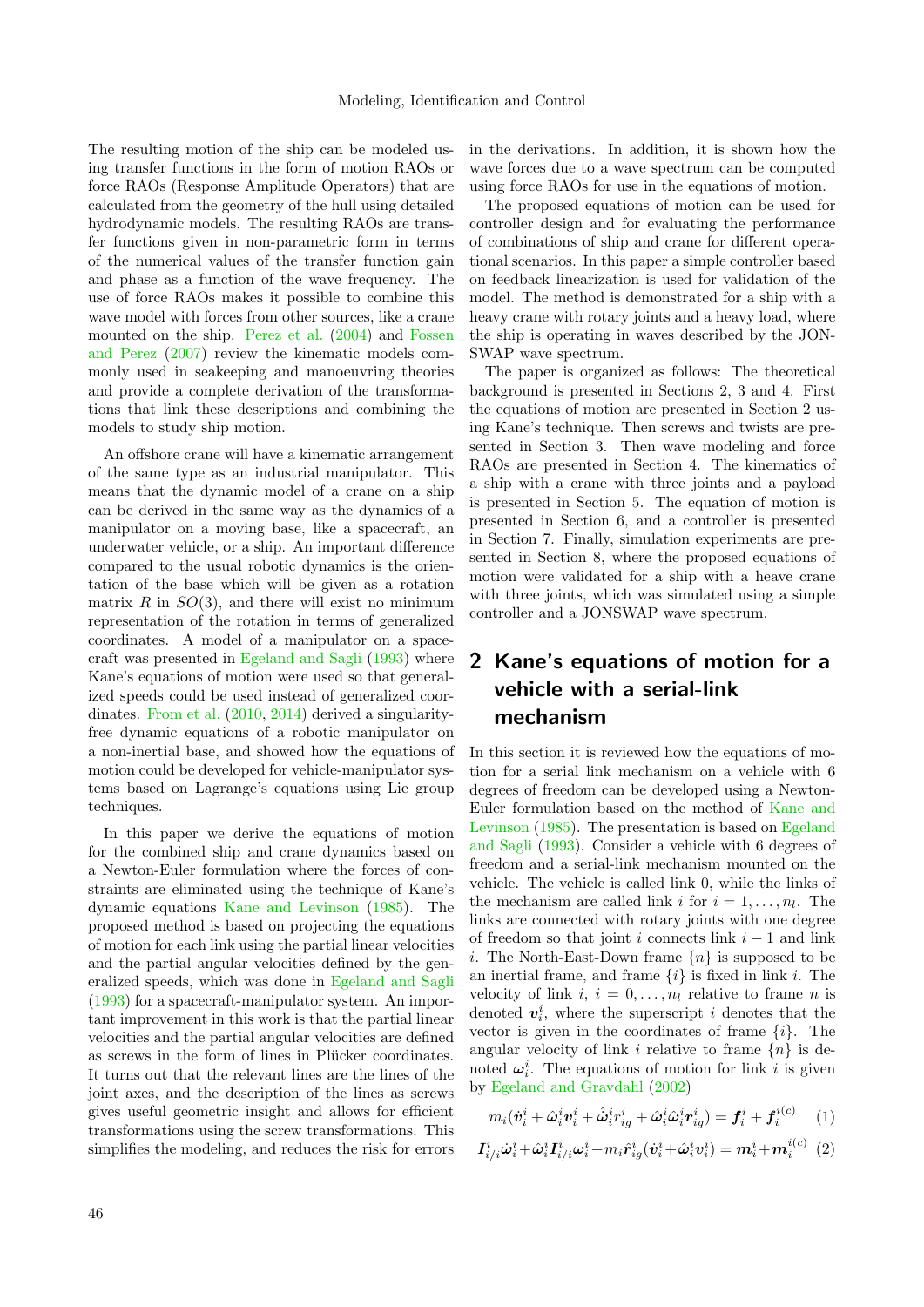where  $m_i$  is the mass of link i,  $I^i_{i/i}$  is the inertia tensor of link i about the origin of frame  $\{i\}$  in the coordinates of frame  $\{i\}$ ,  $r_{ig}^i$  is the position vector from frame  $\{i\}$ to the center of mass for link *i*,  $f_i^i$  is the active force acting on link i,  $f_i^{i(c)}$  are the forces of constraint,  $m_i^i$  is the active torque acting on link  $i, m_i^{i(c)}$  are the torques of constraint, and  $\hat{w}$  is the skew symmetric form of a vector w.

The vector  $\nu_i^i$  is defined by

$$
\nu_i^i = \left[ \begin{array}{c} \mathbf{v}_i^i \\ \boldsymbol{\omega}_i^i \end{array} \right] \tag{3}
$$

and the vector of joint variables is defined by  $\theta =$  $[\theta_1, \ldots, \theta_{n_l}]^{\mathrm{T}}$ . Next the vector of generalized speeds is defined by

$$
\boldsymbol{u} = \left[ \begin{array}{c} \boldsymbol{u}_1 \\ \boldsymbol{u}_2 \end{array} \right] = \left[ \begin{array}{c} \boldsymbol{\nu}_0^0 \\ \boldsymbol{\dot{\theta}} \end{array} \right] \tag{4}
$$

Then the vector  $v_i^i$  can be expressed in terms of the generalized speeds as

<span id="page-2-0"></span>
$$
\nu_i^i = P_i u \tag{5}
$$

and the generalized forces corresponding to the generalized speeds are given by

<span id="page-2-1"></span>
$$
\boldsymbol{\tau} = \sum_{i=0}^{n_l} \boldsymbol{P}_i^{\mathrm{T}} \left[ \begin{array}{c} \boldsymbol{f}_i^i \\ \boldsymbol{\mu}_i^i \end{array} \right] \tag{6}
$$

According to the principle of virtual work, the forces and torques of constraints can be eliminated using

$$
\sum_{i=0}^{n_l} (\nu_i^i)^{\mathrm{T}} \begin{bmatrix} f_i^{i(c)} \\ \mu_i^{i(c)} \end{bmatrix} = 0 \tag{7}
$$

Then, in view of [\(5\)](#page-2-0) and the fact that the generalized speeds  $u_i$  are independent variables, this implies that

<span id="page-2-2"></span>
$$
\sum_{i=0}^{n_l} \boldsymbol{P}_i^{\mathrm{T}} \left[ \begin{array}{c} \boldsymbol{f}_i^{i(c)} \\ \boldsymbol{\mu}_i^{i(c)} \end{array} \right] = 0 \tag{8}
$$

Then the forces and moments of constraint can be eliminated by combining the equations of motion  $(1,2)$  $(1,2)$  using  $(6)$ ,  $(8)$  and the Jacobi identity, which is written  $\hat{a}\hat{b}c + \hat{b}\hat{c}a + \hat{c}\hat{a}b = 0$  for any three vector  $a, b, c$ . This gives the equation of motion for the total system in the form

<span id="page-2-4"></span>
$$
\sum_{i=0}^{n_l} P_i^{\mathrm{T}} \left( M_i^i \dot{\boldsymbol{\nu}}_i + \boldsymbol{W}_i M_i^i \boldsymbol{\nu}_i \right) = \boldsymbol{\tau}
$$
 (9)

where the link mass matrix

<span id="page-2-5"></span>
$$
\boldsymbol{M}_{i}^{i} = \left[ \begin{array}{cc} m_{i} \boldsymbol{I} & m_{i} (\hat{\boldsymbol{r}}_{ig}^{i})^{\mathrm{T}} \\ m_{i} \hat{\boldsymbol{r}}_{ig}^{i} & \boldsymbol{I}_{i/i}^{i} \end{array} \right] \tag{10}
$$

and the matrix

$$
W_i = \left[ \begin{array}{cc} \hat{\omega}_i^i & 0\\ \hat{v}_i^i & \hat{\omega}_i^i \end{array} \right] \tag{11}
$$

have been introduced.

Finally, the equations  $\dot{\boldsymbol{\nu}_i}^i = \boldsymbol{P}_i \dot{\boldsymbol{u}} + \dot{\boldsymbol{P}}_i \boldsymbol{u}$  and [\(5\)](#page-2-0) are inserted, and the equations of motion becomes

<span id="page-2-3"></span>
$$
M(\theta)\dot{u} + C(\theta)u = \tau \tag{12}
$$

where the mass matrix of the system is

$$
\boldsymbol{M} = \sum_{i=0}^{n_l} \boldsymbol{P}_i^{\mathrm{T}} \boldsymbol{M}_i^i \boldsymbol{P}_i \tag{13}
$$

while the Coriolis matrix is

<span id="page-2-6"></span>
$$
\boldsymbol{C} = \sum_{i=0}^{n_l} (\boldsymbol{P}_i^{\mathrm{T}} \boldsymbol{M}_i^i \dot{\boldsymbol{P}}_i + \boldsymbol{P}_i^{\mathrm{T}} \boldsymbol{W}_i \boldsymbol{M}_i^i \boldsymbol{P}_i)
$$
(14)

This formulation satisfies the condition that  $\dot{M} - 2C$ is skew symmetric, which is seen from [Sagatun and](#page-15-5) [Fossen](#page-15-5) [\(1991\)](#page-15-5)

$$
\begin{bmatrix}\n\hat{\omega}_i^i & 0 \\
\hat{v}_i^i & \hat{\omega}_i^i\n\end{bmatrix}\n\begin{bmatrix}\n a_i \\
 b_i\n\end{bmatrix} = -\n\begin{bmatrix}\n0 & \hat{a}_i \\
\hat{a}_i & \hat{b}_i\n\end{bmatrix}\n\begin{bmatrix}\n v_i \\
 \omega_i\n\end{bmatrix} \quad (15)
$$

where  $W_i \mathcal{D}_i P_i \mathbf{u} = [\mathbf{a}_i^{\mathrm{T}}, \mathbf{b}_i^{\mathrm{T}}]^{\mathrm{T}}$ , which gives

$$
\boldsymbol{P}_k^{\mathrm{T}} \boldsymbol{W}_i \boldsymbol{D}_i \boldsymbol{P}_i = -\boldsymbol{P}_k^{\mathrm{T}} \begin{bmatrix} \boldsymbol{0} & \hat{\boldsymbol{a}}_i \\ \hat{\boldsymbol{a}}_i & \hat{\boldsymbol{b}}_i \end{bmatrix} \boldsymbol{P}_i \qquad (16)
$$

The equation of motion as given by  $(12)$  is in closed form and has a simple structure. The only challenge is to find expressions for the  $P_i$  matrices, which are given by

$$
\boldsymbol{P}_i = \left[ \begin{array}{c} \frac{\partial \boldsymbol{v}_i^i}{\partial \boldsymbol{u}} \\ \frac{\partial \boldsymbol{\omega}_i^i}{\partial \boldsymbol{u}} \end{array} \right] \tag{17}
$$

and the associated time derivatives  $\dot{P}_i$ . In the following it will be shown that expressions for the  $P_i$  matrices can be found efficiently using screw theory, and that this leads to efficient computation of the  $P_i$  matrices. Moreover, a simple geometric interpretation of the  $P_i$ matrices can be given, which is useful to check the correctness of the solutions.

# 3 Screws

#### 3.1 Definition

A screw  $\vec{s}_{/b}$  is an ordered pair of vectors

$$
\vec{s}_{/b} = (\vec{u}, \vec{w}) \tag{18}
$$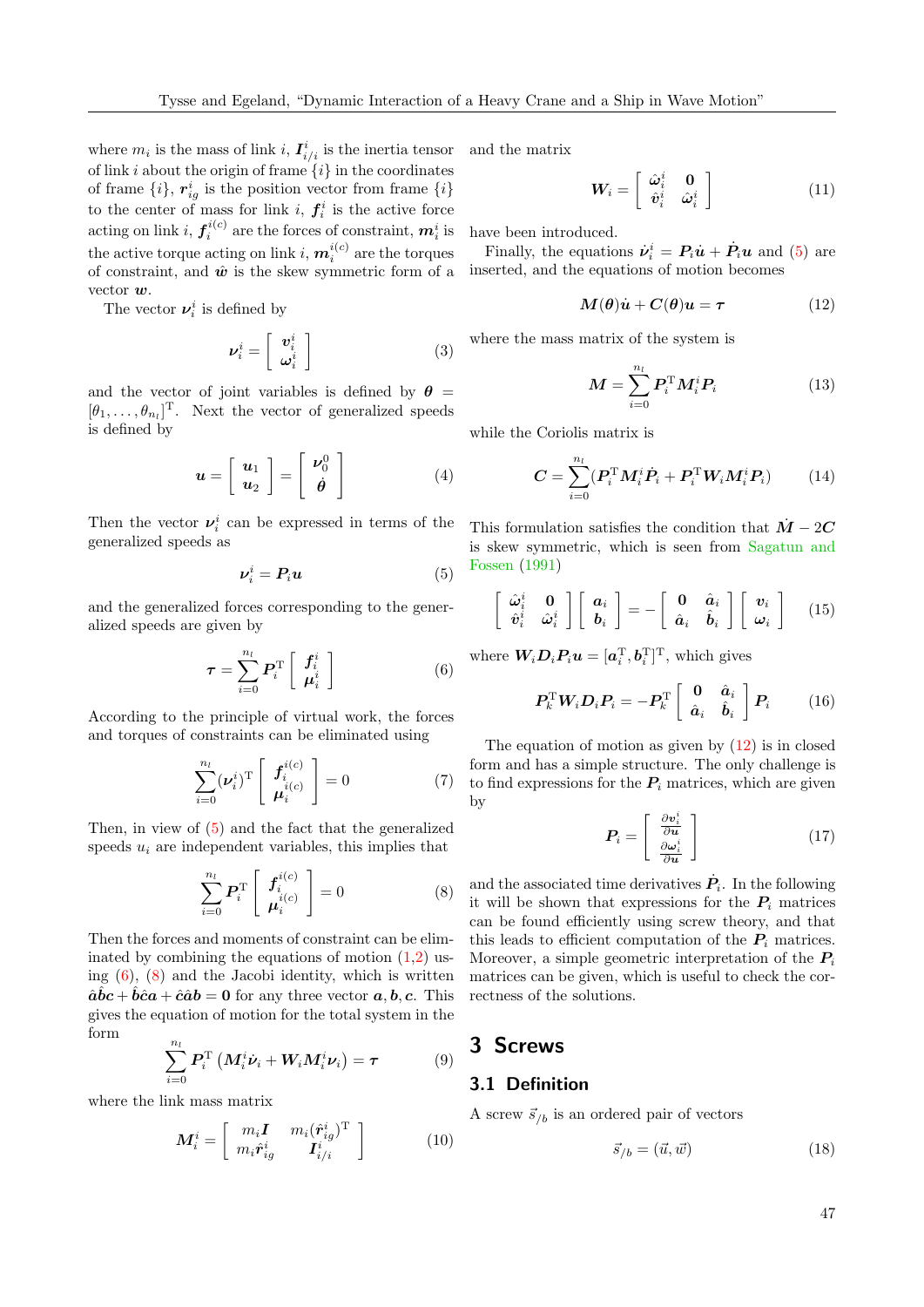which satisfies the screw transformation

$$
\vec{s}_{/a} = (\vec{u}, \vec{w} + \vec{p}_{ab} \times \vec{u}) \tag{19}
$$

when the reference point of the screw is changed from the origin of  $\{b\}$  to the origin of frame  $\{a\}$ . Here  $\vec{p}_{ab}$ is the position vector from  ${a}$  to  ${b}$  [McCarthy and](#page-15-6) [Soh](#page-15-6) [\(2011\)](#page-15-6).

In coordinate form the screw is written

$$
\mathsf{s}_{/b}^j = \left\{ \begin{array}{c} \boldsymbol{u}^j \\ \boldsymbol{w}^j \end{array} \right\} \tag{20}
$$

where  $u^j$  and  $w^j$  are vectors given in the coordinates of frame  $\{j\}$ . The screw transformation from reference  $\{b\}$  and coordinates in  $\{j\}$  to reference  $\{a\}$  and coordinates in  $\{i\}$  is given by

$$
\mathbf{s}_{/a}^i = \bar{\mathbf{R}}_j^i \mathbf{U}_{ab}^j \mathbf{s}_{/b}^j \tag{21}
$$

where

$$
\bar{\boldsymbol{R}}_j^i = \left[ \begin{array}{cc} \boldsymbol{R}_j^i & \mathbf{0} \\ \mathbf{0} & \boldsymbol{R}_j^i \end{array} \right] \tag{22}
$$

is a screw rotation matrix, which transforms the coordinates from  $\{j\}$  to  $\{i\}$ , and

$$
U_{ab}^j = \left[ \begin{array}{cc} I & 0 \\ \hat{p}_{ab}^j & I \end{array} \right] \tag{23}
$$

is a screw transformation matrix, which changes the point of reference from  $\{b\}$  to  $\{a\}$ . Here  $p_{ab}^j$  is the position vector from  $\{a\}$  to  $\{b\}$  in the coordinates of  ${j}$ . It is noted that the screw transformation can be written

<span id="page-3-1"></span>
$$
\bar{\boldsymbol{R}}_{j}^{i}U_{ab}^{j} = \begin{bmatrix} \boldsymbol{R}_{j}^{i} & \boldsymbol{0} \\ \hat{p}_{ab}^{i} \boldsymbol{R}_{j}^{i} & \boldsymbol{R}_{j}^{i} \end{bmatrix}
$$
 (24)

where  $R^i_j \hat{p}^j_{ab} = \hat{p}^i_{ab} R^i_j$ . The resulting screw referenced to  $\{a\}$  is

$$
\mathsf{s}_{/a}^i = \left\{ \begin{array}{c} \boldsymbol{u}^i \\ \boldsymbol{w}^i + \hat{\boldsymbol{p}}_{ab}^i \boldsymbol{u}^i \end{array} \right\} \tag{25}
$$

## 3.2 Lines as screws

A line can be described as a screw in terms of the Plücker coordinates of the line. The line is then given by  $\vec{l} = (\vec{a}, \vec{m})$ , where  $\vec{a}$  is the direction vector of the line, and  $\vec{m} = \vec{q} \times \vec{a}$  is the moment of the line, where  $\vec{q}$  is the vector from the reference point to an arbitrary point on the line. A line is a special type of screw where the two vectors of the screw are perpendicular to each other.

A line  $\vec{l}_{j/j}$  through the origin of frame  $\{j\}$  with reference point  ${j}$  will be given by  $\vec{l}_{j/j} = (\vec{a}_j, \vec{0})$ , or in coordinate form in the coordinates of  $\{j\}$  as

$$
\mathsf{L}_{j/j}^{j} = \left\{ \begin{array}{c} \mathbf{a}_{j}^{j} \\ \mathbf{0} \end{array} \right\} \tag{26}
$$

This line can be referenced to  $\{i\}$  by a screw transformation which gives  $\vec{l}_{j/i} = (\vec{a}_j, \vec{p}_{ij} \times \vec{a}_j)$ , or in coordinate form in the coordinates of  $\{i\}$  as

<span id="page-3-0"></span>
$$
\mathsf{L}_{j/i}^{i} = \left\{ \begin{array}{c} \mathbf{a}_{j}^{i} \\ \hat{\mathbf{p}}_{ij}^{i} \mathbf{a}_{j}^{i} \end{array} \right\} \tag{27}
$$

#### 3.3 The time derivative of a line

Consider the time derivative of the line  $\mathsf{L}^i_{j/i}$  given by [\(27\)](#page-3-0) where it is assumed that the direction vector is fixed in frame  $\{j\}$ , so that  $d\mathbf{a}^j_j/dt = 0$ . The time derivative of the line is found by taking the time derivative of each of the vectors of the screw. First the time derivative of the direction vector is found to be

$$
\dot{a}_j^i = \dot{R}_j^i a_j^j = \hat{\omega}_{ij}^i a_j^i \tag{28}
$$

$$
\dot{\boldsymbol{p}}_{ij}^i = \boldsymbol{v}_j^i - \boldsymbol{v}_i^i + \hat{\boldsymbol{\omega}}_{ij}^i \boldsymbol{p}_{ij}^i
$$
 (29)

This gives

while

$$
\frac{\mathrm{d}}{\mathrm{d}t}\mathsf{L}_{j/i}^{i} = \left\{\begin{array}{c} \hat{\omega}_{ij}^{i}\mathbf{a}_{j}^{i} \\ \hat{p}_{ij}^{i}\mathbf{a}_{j}^{i} + \hat{p}_{ij}^{i}\hat{\omega}_{ij}^{i}\mathbf{a}_{j}^{i} \end{array}\right\}
$$
(30)

#### 3.4 Twists

The linear and angular velocity of a rigid body B with a body-fixed frame  $\{b\}$  relative to a frame  $\{a\}$  can be described with the twist [Angeles](#page-13-0) [\(1988\)](#page-13-0)

$$
\vec{t}_{ab/b} = (\vec{\omega}_{ab}, \vec{v}_{ab/b}) = (\vec{\omega}_{ab}, \vec{v}_{ab}) \tag{31}
$$

where  $\vec{\omega}_{ab}$  is the angular velocity of frame  $\{b\}$  relative to frame  ${a}$ , and  $\vec{v}_{ab/b} = \vec{v}_{ab}$  is the velocity of frame  ${b}$  relative to frame  ${a}$  referenced to  ${b}$ , which is the velocity of the origin of  $\{b\}$  relative to frame  $\{a\}$ .

A twist is a screw, and is transformed according to the screw transformation when the reference point is changed. The twist can therefore be referenced to frame  $\{a\}$  as

$$
\vec{t}_{ab/a} = (\vec{\omega}_{ab}, \vec{v}_{ab/a}) = (\vec{\omega}_{ab}, \vec{v}_{ab} + \vec{p}_{ab} \times \vec{\omega}_{ab}) \qquad (32)
$$

It is seen that  $\vec{v}_{ab/a} = \vec{v}_{ab} - \vec{\omega}_{ab} \times \vec{p}_{ab}$  is the velocity of a point fixed in  ${b}$  that passes through the origin of  ${a}.$ 

The coordinate form of the twist is related to the time derivative of the homogeneous transformation matrix [Murray et al.](#page-15-7) [\(1994\)](#page-15-7)

$$
T_b^a = \left[ \begin{array}{cc} \mathbf{R}_b^a & \mathbf{p}_{ab}^a \\ \mathbf{0}^{\mathrm{T}} & 1 \end{array} \right] \tag{33}
$$

from frame  $\{a\}$  to frame  $\{b\}$ . The time derivative of the homogeneous transformation matrix is

$$
\dot{\mathbf{T}}_b^a = \left[ \begin{array}{cc} \hat{\omega}_{ab}^a \mathbf{R}_b^a & \mathbf{v}_{ab}^a \\ \mathbf{0}^{\mathrm{T}} & 0 \end{array} \right] \tag{34}
$$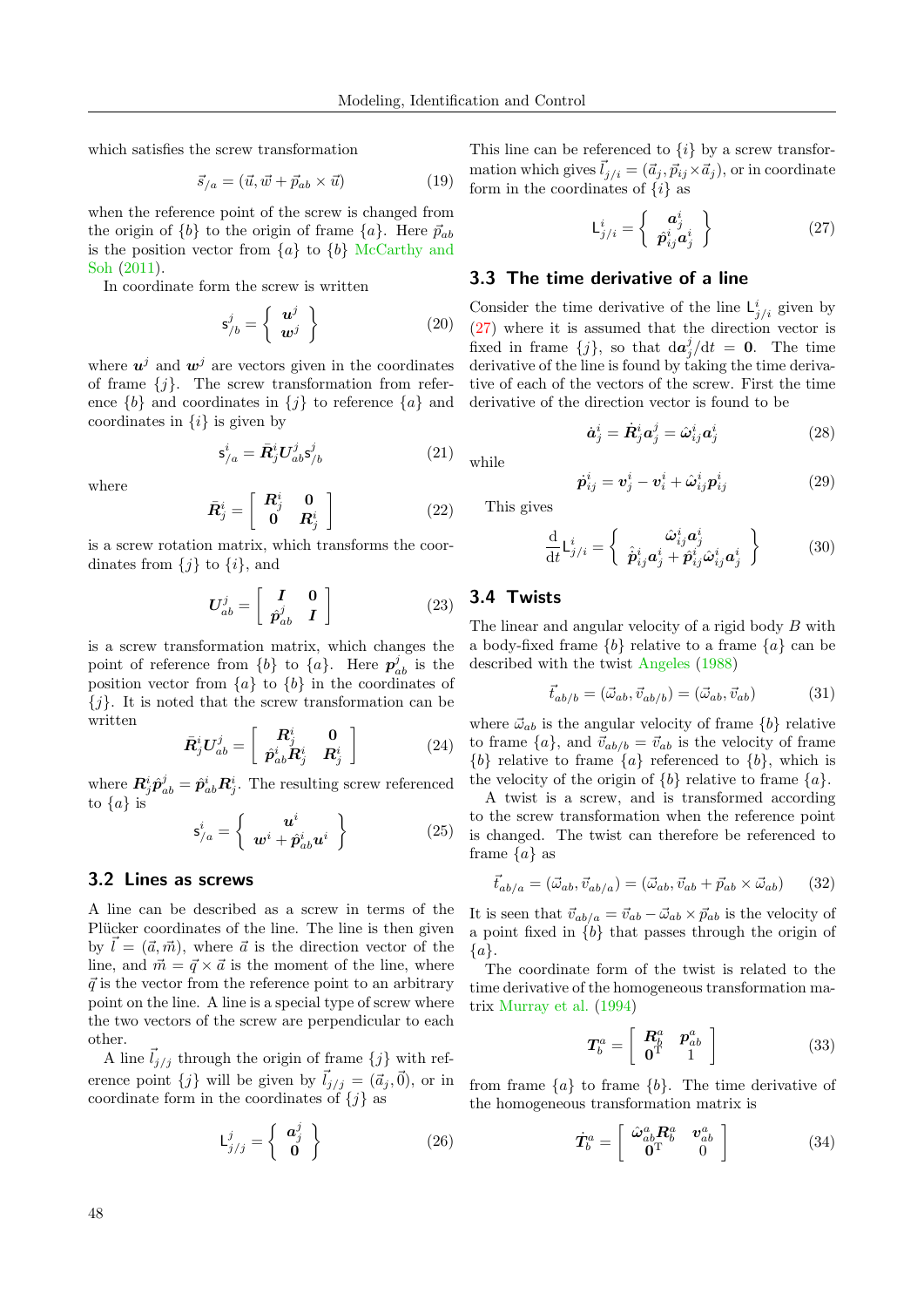where  $\hat{\omega}_{ab}^a = \dot{R}_b^a (R_b^a)^T$ , and  $v_{ab}^a = \dot{p}_{ab}^a$ . This can be It is seen that the twist of a composite displacement is written

$$
\dot{T}_b^a = T_b^a \hat{\mathbf{t}}_{ab/b}^b \tag{35}
$$

where

$$
\hat{\mathbf{t}}_{ab/b}^{b} = \begin{bmatrix} \hat{\boldsymbol{\omega}}_{ab}^{b} & \boldsymbol{v}_{ab}^{b} \\ \mathbf{0}^{\mathrm{T}} & 0 \end{bmatrix}
$$
 (36)

is the matrix form of the twist

$$
\mathbf{t}_{ab/b}^b = \left\{ \begin{array}{c} \boldsymbol{\omega}_{ab}^b \\ \boldsymbol{v}_{ab}^b \end{array} \right\} \tag{37}
$$

which is referenced to frame *b*. The twist in matrix form can be transformed according to

$$
\hat{\mathbf{t}}_{ab/a}^a = \mathbf{T}_b^a \hat{\mathbf{t}}_{ab/b}^b (\mathbf{T}_b^a)^{-1} \tag{38}
$$

or in vector form according to the screw transformation

$$
\mathbf{t}^a_{ab/a} = \mathbf{A} \mathbf{d}_{\mathbf{T}_b^a} \mathbf{t}^b_{ab/b} \tag{39}
$$

where

$$
\mathbf{Ad}_{\boldsymbol{T}_{b}^{a}} = \left[ \begin{array}{cc} \boldsymbol{R}_{b}^{a} & \mathbf{0} \\ \hat{\boldsymbol{p}}_{ab}^{a} \boldsymbol{R}_{b}^{a} & \boldsymbol{R}_{b}^{a} \end{array} \right] \tag{40}
$$

Note that the screw transformation in terms of  $\mathbf{Ad}_{T^a_b}$ transforms both reference frame and coordinate frame from  $\{b\}$  to  $\{a\}$ , while a general screw transformation [\(24\)](#page-3-1) may change reference frame independently from the coordinate frame. The twist  $t^a_{ab/a}$  is called the spatial velocity, while the twist  $t_{ab/b}^b$  is called the body velocity in [Murray et al.](#page-15-7) [\(1994\)](#page-15-7).

## 3.5 The twists of a composite displacement

Consider the composite displacement  $T_c^a = T_b^a T_c^b$ , and define the twists

$$
\hat{\mathbf{t}}_{ab/b}^b = (\mathbf{T}_b^a)^{-1} \dot{\mathbf{T}}_b^a, \quad \hat{\mathbf{t}}_{bc/c}^c = (\mathbf{T}_c^b)^{-1} \dot{\mathbf{T}}_c^b,
$$

with vector forms

$$
\mathsf{t}^b_{ab/b} = \left\{ \begin{array}{c} \pmb{\omega}^b_{ab} \\ \pmb{v}^b_{ab} \end{array} \right\}, \quad \mathsf{t}^c_{bc/c} = \left\{ \begin{array}{c} \pmb{\omega}^c_{bc} \\ \pmb{v}^c_{bc} \end{array} \right\}
$$

Then the twist

$$
\mathbf{t}_{ac/c}^{c} = \left\{ \begin{array}{c} \boldsymbol{\omega}_{ac}^{c} \\ \boldsymbol{v}_{ac}^{c} \end{array} \right\} \tag{41}
$$

of the composite displacement is given in matrix form by  $\hat{\mathbf{t}}_{ac/c}^c = (\mathbf{T}_c^a)^{-1} \dot{\mathbf{T}}_c^a$ , which gives

$$
\hat{\mathbf{t}}_{ac/c}^c = (\mathbf{T}_c^b)^{-1} (\mathbf{T}_b^a)^{-1} \dot{\mathbf{T}}_b^a \mathbf{T}_c^b + (\mathbf{T}_c^b)^{-1} \dot{\mathbf{T}}_c^b \tag{42}
$$

It follows that

$$
\hat{\mathbf{t}}_{ac/c}^c = \hat{\mathbf{t}}_{ab/c}^c + \hat{\mathbf{t}}_{bc/c}^c \tag{43}
$$

the sum of the screws of the individual displacements, where all screws are referenced to the origin of the same reference frame. Obviously, this applies also for the vector formulation  $t_{ac/c}^c = t_{ab/c}^c + t_{bc/c}^c$ , and will still apply after a change of coordinates, e.g., to frame  ${a}$ by  $t^a_{ac/c} = \bar{R}^a_b t^a_{ac/c}$ , which gives  $t^a_{ac/c} = t^a_{ab/c} + t^a_{bc/c}$ .

## 3.6 Link twists

In the Denavit-Hartenberg convention, the link transformation matrix from link  $i - 1$  to link i is

$$
T_i^{i-1} = \mathbf{Rot}_z(\theta_i) \mathbf{Trans}_z(d_i) \mathbf{Rot}_x(\alpha_i) \mathbf{Trans}_x(a_i)
$$

which is a rotation  $\theta_i$  about the  $z_{i-1}$  axis, followed by a translation  $d_i$  along the  $z_{i-1}$  axis, and then a rotation  $\alpha_i$  about  $x_i$  axis and translation  $d_i$  along  $x_i$ . It is assumed that joint  $i$  is rotary with joint variable  $\theta_i$ . Then the link twist will be

<span id="page-4-0"></span>
$$
\mathbf{t}_{i-1,i/i-1}^{i-1} = \begin{Bmatrix} \dot{\theta}_i \mathbf{z}_{i-1}^{i-1} \\ \mathbf{0} \end{Bmatrix} = \dot{\theta}_i \mathbf{L}_{i-1/i-1}^{i-1} \qquad (44)
$$

where  $z_{i-1}^{i-1} = [0, 0, 1]^{\text{T}}$  and

$$
\mathsf{L}_{i-1/i-1}^{i-1} = \left\{ \begin{array}{c} \mathbf{z}_{i-1}^{i-1} \\ \mathbf{0} \end{array} \right\} \tag{45}
$$

is the line through the origin of frame  $\{i - 1\}$  along the z axis of frame  $\{i-1\}$ . This means that  $\mathcal{L}_{i-1/i-1}^{i-1}$ is the line along the joint axis of joint  $i$ . The twist of link  $i$  relative to the frame  $n$  referenced to  $i$  is found by adding the twists of the composite displacement from  ${n}$  to  $\{i\}$ , which gives

$$
\mathbf{t}_{ni/i}^i = \mathbf{t}_{n0/i}^i + \sum_{j=1}^i \mathbf{t}_{j-1,j/i}^i \tag{46}
$$

Insertion of [\(44\)](#page-4-0) then gives

<span id="page-4-1"></span>
$$
\mathbf{t}_{ni/i}^i = \mathbf{t}_{n0/i}^i + \sum_{j=1}^i \dot{\theta}_j \mathbf{L}_{j-1/i}^i \tag{47}
$$

where  $\mathsf{L}_{j-1/i}^i$  is found from the line  $\mathsf{L}_{j-1}^{j-1}$  $j-1$ <sub>j−1</sub> of joint  $j-1$  through a screw transformation from  $\{j-1\}$  to  $\{i\}$ , which gives

<span id="page-4-2"></span>
$$
\mathsf{L}_{j-1/i}^{i} = \left\{ \begin{array}{c} z_{j-1}^{i} \\ \hat{p}_{i,j-1}^{i} z_{j-1}^{i} \end{array} \right\} \tag{48}
$$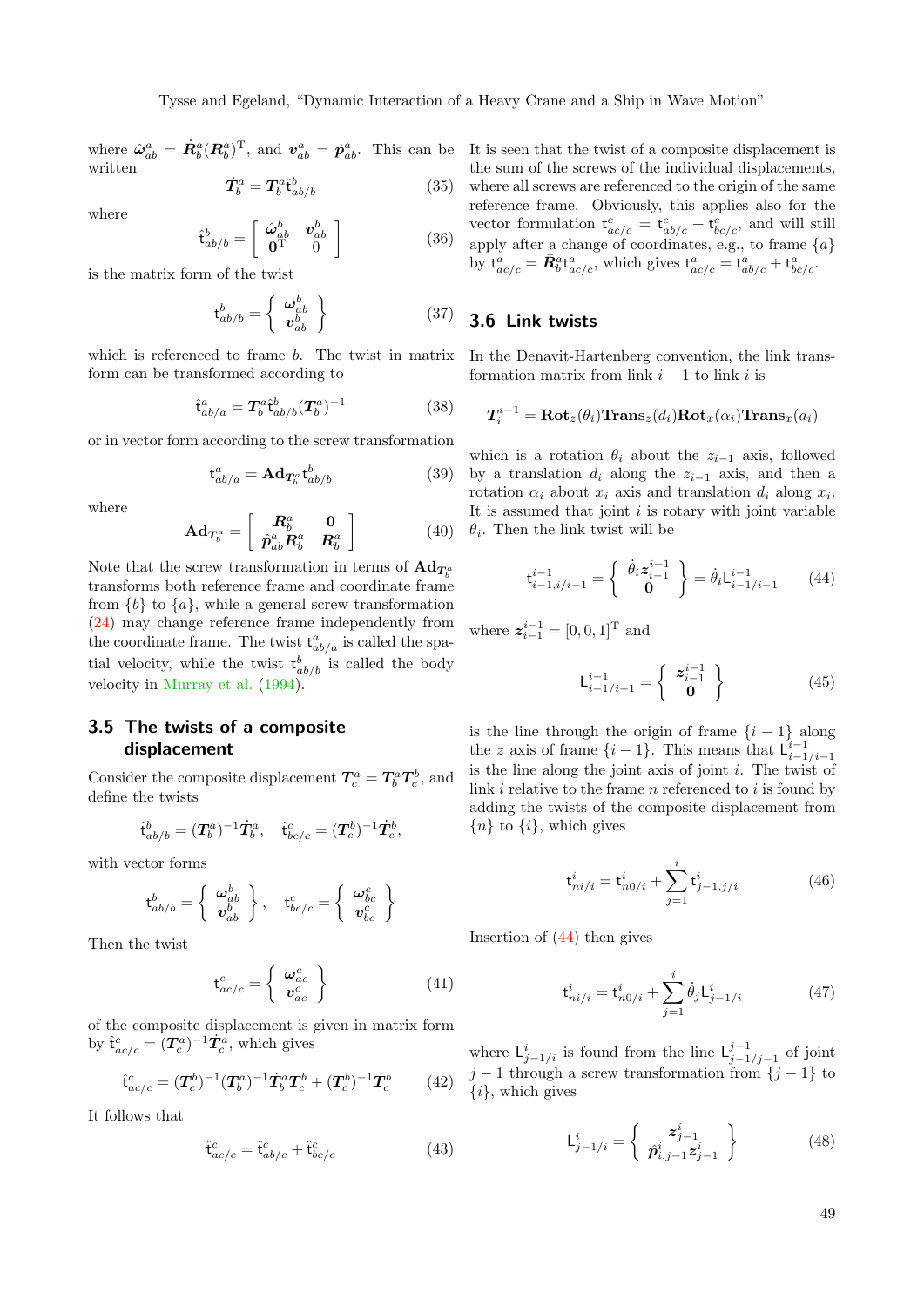

Figure 1: The twist  $\mathsf{t}_{i-1,i/i-1}^i = \dot{\theta}_i \mathsf{L}_{i-1/i-1}^i$  with the line  $\vec{l}_{i-1/i} = (\vec{z}_{i-1}, \vec{p}_{i,i-1} \times \vec{z}_{i-1})$ 

# 4 Wave Modeling

## 4.1 The Wave Spectrum

Ship motion in waves can be computed from a wave spectrum, which describes the frequency distribution of the wave elevation  $\zeta(t)$ . Commonly used wave spectra include the Pierson-Moskovitch spectrum, the ITTC spectrum, and the JONSWAP spectrum [Journee and](#page-14-1) [Massie](#page-14-1) [\(2001\)](#page-14-1); [Perez](#page-15-8) [\(2005\)](#page-15-8). In this section, it is shown how the wave spectrum is related to the power spectral density. This is based on the Fourier transformation [Oppenheim and Verghese](#page-15-9) [\(2016\)](#page-15-9)

$$
x(\omega) = \int_{-\infty}^{\infty} x(t) \exp(-j\omega t) dt
$$
 (49)

$$
x(t) = \frac{1}{2\pi} \int_{-\infty}^{\infty} x(\omega) \exp(j\omega t) d\omega \qquad (50)
$$

The wave elevation is an ergodic signal, and the autocorrelation is given by

$$
R_{\zeta\zeta}(t') = \lim_{T \to \infty} \frac{1}{2T} \int_{-T}^{T} \zeta(t)\zeta(t+t')dt \qquad (51)
$$

The Fourier transform of the autocorrelation is the power spectral density  $S_{\zeta\zeta}(\omega)$ , which gives

<span id="page-5-0"></span>
$$
R_{\zeta\zeta}(t') = \frac{1}{2\pi} \int_{-\infty}^{\infty} S_{\zeta\zeta}(\omega) \exp(j\omega t') d\omega \qquad (52)
$$

The average value of the square of the wave elevation is  $\langle \zeta(t)^2 \rangle = R_{\zeta\zeta}(0)$ , and it follows from [\(52\)](#page-5-0) that

$$
\langle \zeta(t)^2 \rangle = \frac{1}{2\pi} \int_{-\infty}^{\infty} S_{\zeta\zeta}(\omega) d\omega \tag{53}
$$

The wave spectrum is by convention defined as

$$
S(\omega) = \frac{1}{\pi} S_{\zeta\zeta}(\omega)
$$
 (54)

It is seen from  $S_{\zeta\zeta}(\omega) = S_{\zeta\zeta}(-\omega)$  that the wave spectrum  $S(\omega)$  satisfies

$$
\langle \zeta(t)^2 \rangle = \int_0^\infty S(\omega) d\omega \tag{55}
$$

The significant wave height  $H_s$  is defined as

$$
H_s = 4\sqrt{\langle \zeta(t)^2 \rangle} = 4\left(\int_0^\infty S(\omega)d\omega\right)^{\frac{1}{2}} \tag{56}
$$

The physical interpretation is that  $H_s$  is approximately the average peak-to-peak value of the largest one third of the waves, which has formerly been used as the definition of  $H_s$ .

#### 4.2 Examples of Wave Spectra

The JONSWAP spectrum [Hasselmann et al.](#page-14-9) [\(1973\)](#page-14-9) describes the waves of the North Sea, and is given by

$$
S(\omega) = \frac{\alpha g^2}{\omega^5} \exp\left[-\frac{5}{4} \left(\frac{\omega_p}{\omega}\right)^4\right] \gamma^Y \tag{57}
$$

where

$$
Y = \exp\left[-\frac{(\omega - \omega_p)^2}{2\sigma^2 \omega_p^2}\right]
$$
 (58)

Here  $\omega_n$  is the peak frequency, and default values are  $\alpha = 0.0081$  and

$$
\sigma = \begin{cases} 0.07 & \text{for } \omega \le \omega_p \\ 0.09 & \text{for } \omega > \omega_p \end{cases} \tag{59}
$$

while  $\gamma$  can be set to  $\gamma = 3.3$ . The JONSWAP spectrum can be related to the significant wave height  $H_s$ by [Journee and Massie](#page-14-1) [\(2001\)](#page-14-1); [Fossen](#page-14-2) [\(2011\)](#page-14-2)

$$
S(\omega) = 0.2053 H_s^2 \frac{\omega_p^4}{\omega^5} \exp\left[-\frac{5}{4} \left(\frac{\omega_p}{\omega}\right)^4\right] \gamma^Y \tag{60}
$$

where  $T_p = 2\pi/\omega_p$  is the period corresponding to the peak frequency. The JONSWAP spectrum is expected to give good results for  $3.6 < T_p/\sqrt{H_s} < 5$  [DNV GL](#page-14-3) [\(2017\)](#page-14-3)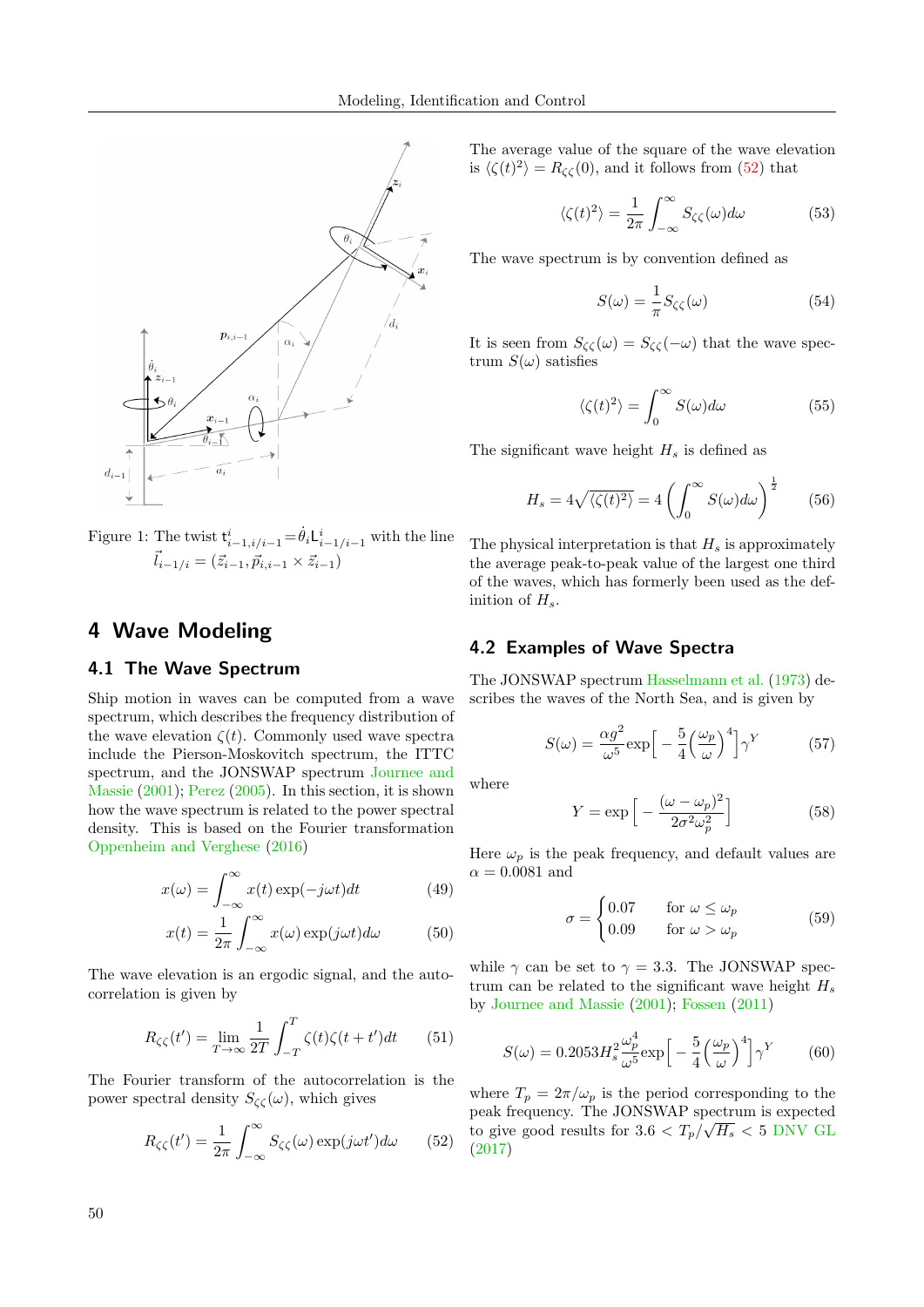#### 4.3 Long crested irregular sea

The standard technique for simulating a given wave spectrum  $S(\omega)$  is to approximate the wave spectrum with discrete spectrum  $S_N(\omega)$  where the wave elevation  $\zeta(t)$  is the sum of N single frequency components  $\zeta_i(t)$ according to

$$
\zeta(t) = \sum_{i=1}^{N} \zeta_i(t) = \sum_{i=1}^{N} Z_i \cos(\omega_i t + \epsilon_i)
$$
 (61)

where  $Z_i$  is the amplitude and  $\epsilon_i$  is a random phase angle of frequency component *i*. The frequency  $\omega_i$  is generated as a random number in the interval

$$
\left[\omega_i - \frac{\Delta\omega}{2}, \omega_i + \frac{\Delta\omega}{2}\right] \quad i = 1, 2, 3...N \tag{62}
$$

and the amplitudes  $Z_i$  are selected as

$$
Z_i = \sqrt{2S(\omega_i)\Delta\omega} \tag{63}
$$

Then the resulting discrete wave spectrum will be

$$
S_N(\omega) = \sum_{i=1}^N S(\omega) \Delta \omega \delta(\omega - \omega_i)
$$
 (64)

where  $\delta(\cdot)$  is the Dirac delta function. It follows that  $S_N(\omega)$  approximates  $S(\omega)$  in the sense that

$$
\int_0^\infty S_N(\omega)d\omega = \sum_{i=1}^N S(\omega_i)\Delta\omega \approx \int_0^\infty S(\omega)d\omega \quad (65)
$$

#### 4.4 Short crested irregular sea

The wave spectrum is further discretized with M different wave directions using a spreading function

$$
D(\chi_j) = \begin{cases} \frac{2}{\pi} \cos^2(\chi_j), & -\frac{\pi}{2} < \chi_j - \chi_0 < \frac{\pi}{2} \\ 0, & \text{otherwise} \end{cases}
$$
 (66)

where  $\chi_0$  is the dominant wave propagation direction and  $\chi_i$  is randomly chosen in the interval

$$
\left[\chi_j - \frac{\Delta \chi}{2}, \chi_j + \frac{\Delta \chi}{2}\right] \quad j = 1, 2, 3...M \tag{67}
$$

Then for each frequency  $\omega_i$  the wave elevation is the sum  $\overline{M}$ 

$$
\zeta_i(t) = \sum_{j=1}^M \zeta_{ij}(t) \tag{68}
$$

of M components

$$
\zeta_{ij}(t) = Z_{ij} \cos(\omega_i t + \epsilon_{ij}) \tag{69}
$$

with direction  $\chi_j$ , phase  $\epsilon_{ij}$  and amplitude

$$
Z_{ij} = \sqrt{2D(\chi_j)S(\omega_i)\Delta\omega\Delta\chi}
$$
 (70)

## 4.5 Wave forces from force RAOs

The wave load on a ship is described as the superposition of two effects [Faltinsen](#page-14-10) [\(1990\)](#page-14-10). The first is the wave excitation due to the incoming waves acting on a nonmoving ship. These wave forces include the Froude-Krylov forces and the diffraction forces. These forces are given in the hydrodynamic frame  $\{h\}$ , which has the xy plane in the undisturbed sea surface, and origin determined by the undisturbed position of the ship. The second effect is due to the ship moving on a sea with no incoming waves. This includes the radiation forces and the restoring forces.

The Froude-Krylov forces and the diffraction forces due to the incoming waves acting on a nonmoving ship are calculated from the wave components  $\zeta_{ij}(t)$  using force RAOs (Response Amplitude Operators) [Faltin](#page-14-10)[sen](#page-14-10) [\(1990\)](#page-14-10). The force RAO  $F_k(\omega, \chi)$  in the degree of freedom  $k$  is a transfer function that is given in terms of its amplitude  $|F_k(\omega, \chi)|$  and phase  $\angle F_k(\omega, \chi)$ , which are calculated from the geometry of the ship hull. The resulting wave forces are the diffraction forces and the Froude-Krylov forces. The wave force in degree of freedom  $k$  is found from

<span id="page-6-0"></span>
$$
\tau_{w,k} = \sum_{i=1}^{N} \sum_{j=1}^{M} |F_k(\omega_i, \chi_j)| Z_{ij} \cos(\omega_i t + \mu_{ij}) \qquad (71)
$$

where the phase is  $\mu_{ij} = \epsilon_{ij} + \angle F_k(\omega_i, \chi_j)$ . The resulting wave forces  $\tau_{w,k}$  are given in the  $\{h\}$  frame.

#### 4.6 Seakeeping Model

The equation of motion for a ship moving in waves can be given in frame  $\{h\}$  as the seakeeping model [Smogeli](#page-15-10) [et al.](#page-15-10) [\(2005\)](#page-15-10); [Ross et al.](#page-15-11) [\(2006\)](#page-15-11).

$$
M_0\ddot{\xi} = \tau_w + \tau_R + \tau + \tau_0^{(c)} \tag{72}
$$

where  $\xi$  is a vector of the generalized coordinates for the ship, comprising the three position coordinates and three roll-pitch-yaw Euler angles.  $M_0$  is the associated mass matrix of the ship in frame  $\{h\}$ . The vector  $\tau_w$  is the generalized wave induced Froude-Krylov and diffraction forces given by the force RAOs in equation [\(71\)](#page-6-0), while  $\tau_R$  is the radiation force vector due to hydrodynamic added mass, damping and restoring forces.  $\tau$  is the vector of generalized control forces, while  $\tau^{(c)}$ denotes the forces of constraint.

The radiation force vector  $\tau_R$  is given by

<span id="page-6-1"></span>
$$
\tau_R = -A(\omega)\ddot{\xi} - B(\omega)\dot{\xi} - G\xi \tag{73}
$$

where  $A(\omega)$  is the frequency-dependent added mass, and  $B(\omega)$  is the frequency-depended damping, and  $G\xi$ is the restoring force.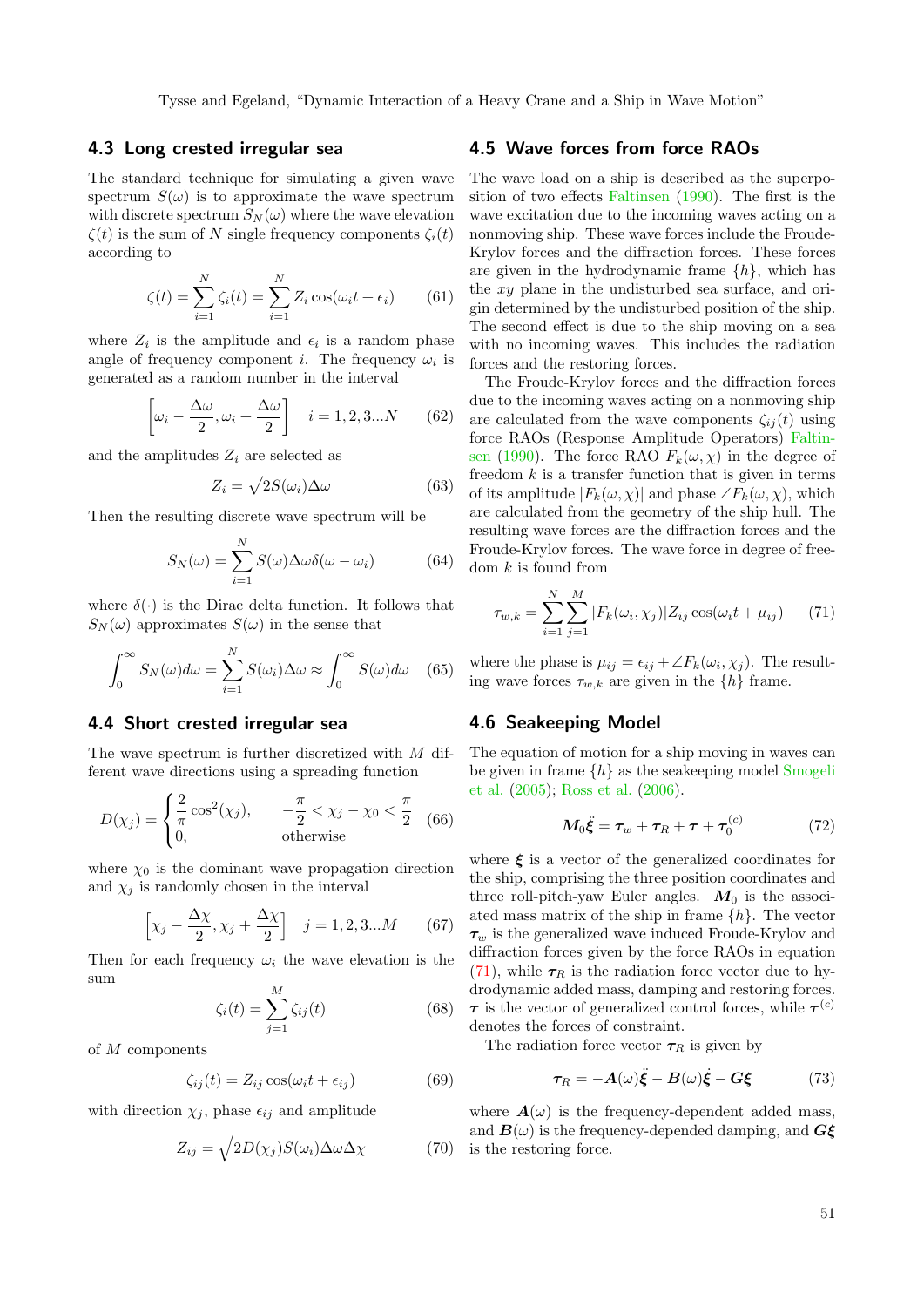The frequency dependence of the added mass and the damping in [\(73\)](#page-6-1) is due to the common procedure in seakeeping analysis to treat single-frequency motion. In [Cummins](#page-14-11) [\(1962\)](#page-14-11); [Ogilvie](#page-15-12) [\(1964\)](#page-15-12) it is explained that the frequency dependence is due to the memory effect due to the wave pattern that is set up by the motion of the ship on an undisturbed surface. Moreover, for general motion, this can be modeled by introducing a convolution term  $\mu$  in the expression for the radiation force, which gives

$$
\boldsymbol{\tau}_R = -\boldsymbol{A}(\infty)\ddot{\boldsymbol{\xi}} - \boldsymbol{B}(\infty)\dot{\boldsymbol{\xi}} - \boldsymbol{\mu} - \boldsymbol{G}\boldsymbol{\xi} \qquad (74)
$$

where

$$
\mu = \int_{-\infty}^{t} \mathbf{K}(t - \sigma) \dot{\xi}(\sigma) d\sigma \qquad (75)
$$

is a convolution term with kernel  $K(t)$ . In [Kristiansen](#page-15-13) [et al.](#page-15-13) [\(2005\)](#page-15-13) it was shown that this convolution term can be represented by a state-space model of the form

$$
\dot{\boldsymbol{x}} = \boldsymbol{A}_r \boldsymbol{x} + \boldsymbol{B}_r \dot{\boldsymbol{\xi}} \tag{76}
$$

$$
\boldsymbol{\mu} = \boldsymbol{C}_r \boldsymbol{x} \tag{77}
$$

#### 4.7 Ship model in vessel-fixed frame

The equations of motion for the ship is formulated in the vessel-fixed frame {0}. Following [Ross et al.](#page-15-11) [\(2006\)](#page-15-11), it is assumed that the rotation from frame  $\{h\}$  to frame  $\{0\}$  is small, that the hydrodynamic coefficients  $\mathbf{A}(\omega)$ and  $\mathbf{B}(\omega)$  are computed in CG, and that the origin of frame {0} is located at the CG. Then, the hydrodynamic parameters and hydrodynamic forces in frame  $\{h\}$  will be the same as in frame  $\{0\}$ , while  $\dot{\xi} = \nu_0^0$  and  $\ddot{\xi} = \dot{\nu}_0^0$ . This gives the model in the vessel-fixed frame  $\{0\}$  as

$$
M_{0,A}\dot{\nu}_0^0 + D\nu_0^0 + C_r x + G\eta_0^n = \tau_0 \qquad (78)
$$

$$
\dot{\boldsymbol{x}} = \boldsymbol{A}_r \boldsymbol{x} + \boldsymbol{B}_r \boldsymbol{\nu}_0^0 \tag{79}
$$

where  $M_{0,A} = M_0 + A(\infty)$  and  $D = B(\infty)$ , and the generalized forces are given by  $\tau_0 = \tau_w + \tau_{\text{thr}} + \tau_0^{(c)}$ , where  $\tau_{\text{thr}}$  are the controlled thruster forces of the ship, and  $\tau_0^{(c)}$  are the forces of constraint due to the crane. The generalized wave forces  $\tau_w$  due Froude-Krylov and diffraction effects are given by the force RAOs in equation [\(71\)](#page-6-0).

# 5 Kinematics

## 5.1 Marine vessel

The position of the vessel frame {0} with respect to the  ${n}$  frame is  $p_{n0}^{n} = [x_0, y_0, z_0]^{\text{T}}$ . The rotation matrix from  ${n}$  to  ${0}$  is given by the roll-pitch-yaw Euler angles  $\mathbf{\Theta} = [\phi, \theta, \psi]^\text{T}$  as

$$
\boldsymbol{R}_0^n(\boldsymbol{\Theta}) = \boldsymbol{R}_z(\psi) \boldsymbol{R}_y(\theta) \boldsymbol{R}_x(\phi) \tag{80}
$$

where  $\mathbf{R}_z(\psi)$  is the yaw rotation about the z axis,  $\mathbf{R}_y(\theta)$  is pitch rotation about the current y axis, and  $\mathbf{R}_x(\phi)$  is the roll rotation about the current x axis. The linear velocity of  $\{0\}$  relative to  $\{n\}$  in the coordinates of  $\{0\}$  is  $\mathbf{v}_0^0 = [u, v, w]^\mathrm{T}$ , while  $\boldsymbol{\omega}_0^0 = [p, q, r]^\mathrm{T}$  is the angular velocity of  $\{0\}$  relative to  $\{n\}$ , in the coordinates of {0}.

The position and orientation of the vessel is represented in the coordinates of  $\{n\}$  by the vector

$$
\boldsymbol{\eta}_0^n = \begin{bmatrix} \boldsymbol{p}_{n0}^n \\ \boldsymbol{\Theta} \end{bmatrix} \tag{81}
$$

while the linear and angular velocity is given in the coordinates of {0} by

$$
\nu_0^0 = \begin{bmatrix} v_0^0 \\ \omega_0^0 \end{bmatrix} \tag{82}
$$

The kinematic differential equation of  $\eta_0^n$  is

$$
\dot{\boldsymbol{\eta}}_0^n = \boldsymbol{J}_b^n(\boldsymbol{\eta}_0^n)\boldsymbol{\nu}_0^0 \tag{83}
$$

where

and

$$
\boldsymbol{J}_{b}^{n}(\boldsymbol{\eta}_{0}^{n}) = \begin{bmatrix} \boldsymbol{R}_{0}^{n}(\boldsymbol{\Theta}) & \boldsymbol{0} \\ \boldsymbol{0} & \boldsymbol{T}(\boldsymbol{\Theta}) \end{bmatrix}
$$
(84)

$$
\begin{bmatrix} 1 & s_{\phi} t_{\theta} & c_{\phi} t_{\theta} \end{bmatrix}
$$

$$
\boldsymbol{T}(\boldsymbol{\Theta}) = \begin{bmatrix} 0 & c_{\phi} & -s_{\phi} \\ 0 & s_{\phi}/c_{\theta} & c_{\phi}/c_{\theta} \end{bmatrix} \tag{85}
$$

#### 5.2 Crane with payload

The crane and payload is modelled with 5 degrees of freedom with three joints in the crane, and two degrees of freedom for a swinging load that is attached to the tip of the crane with a wire of constant length. This is described with 5 links that are connected with rotational joints in a serial arrangement so that link  $i - 1$ is connected with link  $i$  with joint  $i$ . The ship is considered to be link 0, which is to link 1 with joint 1 of the crane.

The position and orientation of link frame  $\{i\}$  relative to link frame  $\{i-1\}$  is given by the homogeneous transformation matrix

$$
T_i^{i-1} = \begin{bmatrix} R_i^{i-1} & p_{i-1,i}^{i-1} \\ 0^T & 1 \end{bmatrix} \in SE(3)
$$
 (86)

where  $\mathbf{R}_{i}^{i-1} \in SO(3)$  is the rotation matrix from frame  $\{i-1\}$  to  $\{i\}$ , while  $p_{i-1,i}^{i-1} \in \mathbb{R}^3$  is the position in  $\{i-1\}$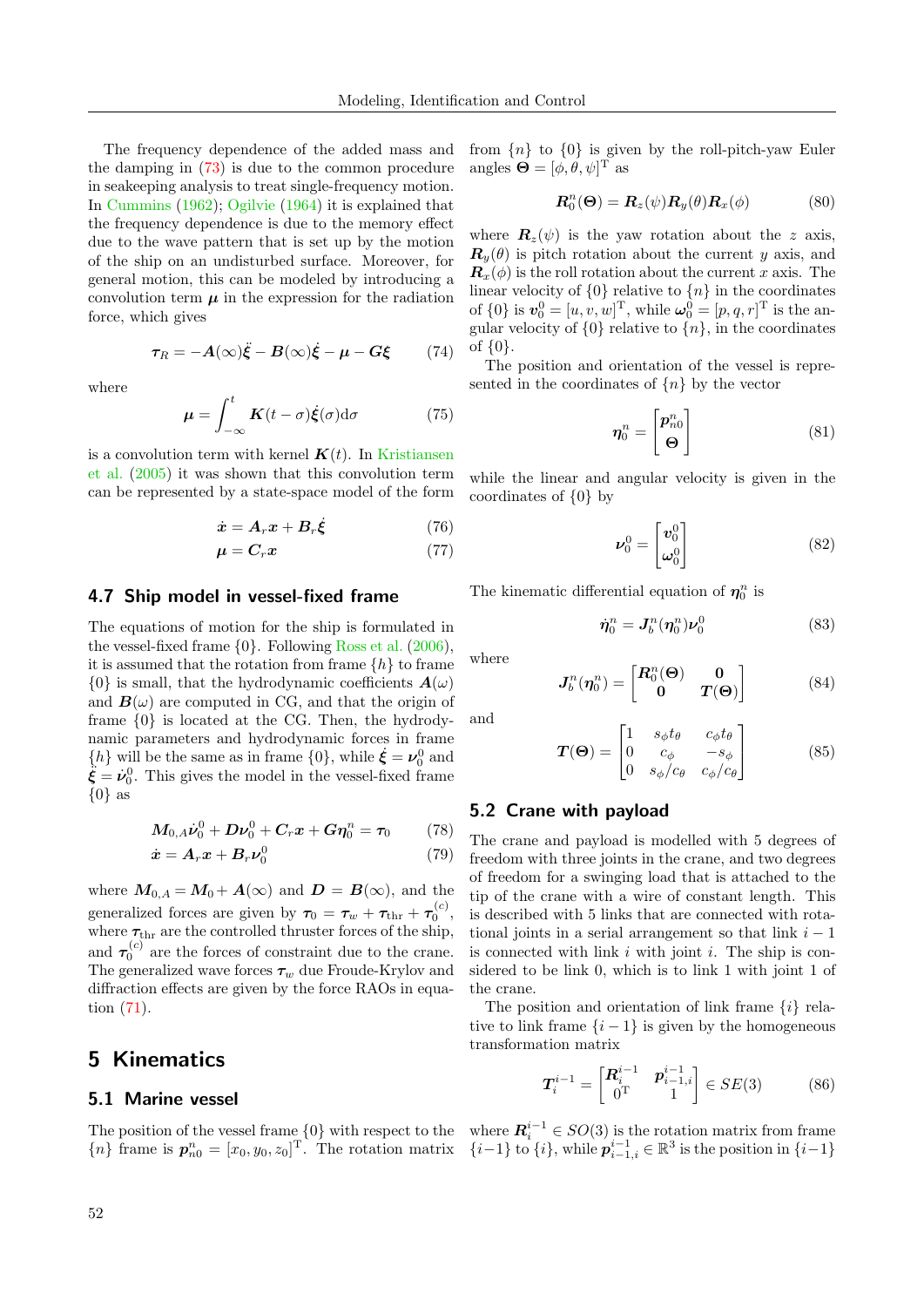

Figure 2: Frames  $\{n\}$  and  $\{i\}$  where  $i = 0, \ldots, 5$ .

coordinates of the origin of frame  $\{i\}$  relative to the origin of frame  $\{i-1\}$ . In the Denavit-Hartenberg convention this is described as a composite displacement of a rotation  $\theta_i$  about the  $z_{i-1}$  axis, a translation  $d_i$  along the same axis, a rotation  $\alpha_i$  about the  $x_i$  axis followed by a translation  $a_i$  along the same axis. Note that  $\theta_i$  is the joint variable, while the parameters  $d_i$ ,  $\alpha_i$  and  $a_i$ describe the geometry of the link transformation. This gives a homogeneous transformation matrix

$$
\boldsymbol{T}_{i}^{i-1} = \begin{bmatrix} c_{\theta_{i}} & -s_{\theta_{i}}c_{\alpha_{i}} & s_{\theta_{i}}s_{\alpha_{i}} & a_{i}c_{\theta_{i}} \\ s_{\theta_{i}} & c_{\theta_{i}}c_{\alpha_{i}} & -c_{\theta_{i}}s_{\alpha_{i}} & a_{i}s_{\theta_{i}} \\ 0 & s_{\alpha_{i}} & c_{\alpha_{i}} & d_{i} \\ 0 & 0 & 0 & 1 \end{bmatrix}
$$
 (87)

described by the Denavit-Hartenberg parameters  $\theta$ , d,  $\alpha$  and  $\theta$  in Table [1.](#page-8-0)

<span id="page-8-0"></span>Table 1: DH-parameters - Crane-payload

| Link | $a_i$ | $\alpha_i$      | $a_{\cdot i}$ |                                                |
|------|-------|-----------------|---------------|------------------------------------------------|
|      | 0     | $\frac{\pi}{2}$ | d1            | $q_1 + \frac{\pi}{2}$                          |
| 2    | $a_2$ |                 |               | $q_2$                                          |
| 3    | $a_3$ | 0               | ''            | $q_3$                                          |
|      | 0     | $\frac{\pi}{2}$ |               |                                                |
| 5    |       | $\pi$           |               | $q_4 + \frac{\pi}{2}$<br>$q_5 + \frac{\pi}{2}$ |

The configuration of the crane and payload system, is given by the generalized coordinates

$$
\boldsymbol{q} = \begin{bmatrix} q_1 & \cdots & q_5 \end{bmatrix}^\mathrm{T} \in \mathbb{R}^5 \tag{88}
$$

This is the vector of crane joint angles  $q_c = [q_1, q_2, q_3]^T$ and angles  $q_p = [q_4, q_5]^T$  describing the payload.

# 6 Equations of motion

# 6.1 Generalized speeds and projection matrices

The generalized speeds for the system are given by the 11-dimensional vector

$$
\boldsymbol{u} = \begin{bmatrix} \boldsymbol{\nu}_0^0 \\ \dot{\boldsymbol{q}} \end{bmatrix} \tag{89}
$$

and is related to

$$
\boldsymbol{\eta} = \begin{bmatrix} \boldsymbol{\eta}_0^n \\ \boldsymbol{q} \end{bmatrix} \tag{90}
$$

through

$$
\dot{\boldsymbol{\eta}} = \boldsymbol{J}(\boldsymbol{\eta})\boldsymbol{u}, \quad \boldsymbol{J}(\boldsymbol{\eta}) = \begin{bmatrix} \boldsymbol{J}_b^n(\boldsymbol{\eta}_0^n) & \boldsymbol{0}_{6\times 5} \\ \boldsymbol{0}_{5\times 6} & \boldsymbol{I}_{5\times 5} \end{bmatrix}
$$
(91)

The projection matrices  $P_i$  for  $i = 1, \ldots, 5$  are then found from the expressions of the link twists  $\mathbf{t}_{ni/i}^i$ , using the transformation

$$
\nu_i^i = H t_{ni/i}^i \tag{92}
$$

where

$$
\boldsymbol{H} = \begin{bmatrix} \mathbf{0}_{3 \times 3} & \mathbf{I}_{3 \times 3} \\ \mathbf{I}_{3 \times 3} & \mathbf{0}_{3 \times 3} \end{bmatrix} \tag{93}
$$

It is noted that  $H = H^{-1}$ , and that

$$
\mathbf{t}_{n0/i}^{i} = \mathbf{A} \mathbf{d}_{\mathbf{T}_{0}^{i}} \mathbf{t}_{n0/0}^{0} = \mathbf{A} \mathbf{d}_{\mathbf{T}_{0}^{i}} \mathbf{H}^{-1} \mathbf{\nu}_{0}^{0} \tag{94}
$$

Then, from [\(47\)](#page-4-1) it is seen that the  $P_i$  matrices are given by

$$
P_0(q) = [I_{6 \times 6} \quad 0_{6 \times 5}]
$$
  
\n
$$
P_i = H[A \mathbf{d}_{T_0^i} H^{-1} \quad \mathsf{L}_{0/i}^i \quad \mathsf{L}_{1/i}^i \quad \cdots \quad (95)
$$
  
\n
$$
\mathsf{L}_{i-1/i}^i \quad 0_{6 \times (n_l - i)}], \quad i = [1, 2, ..., n_l]
$$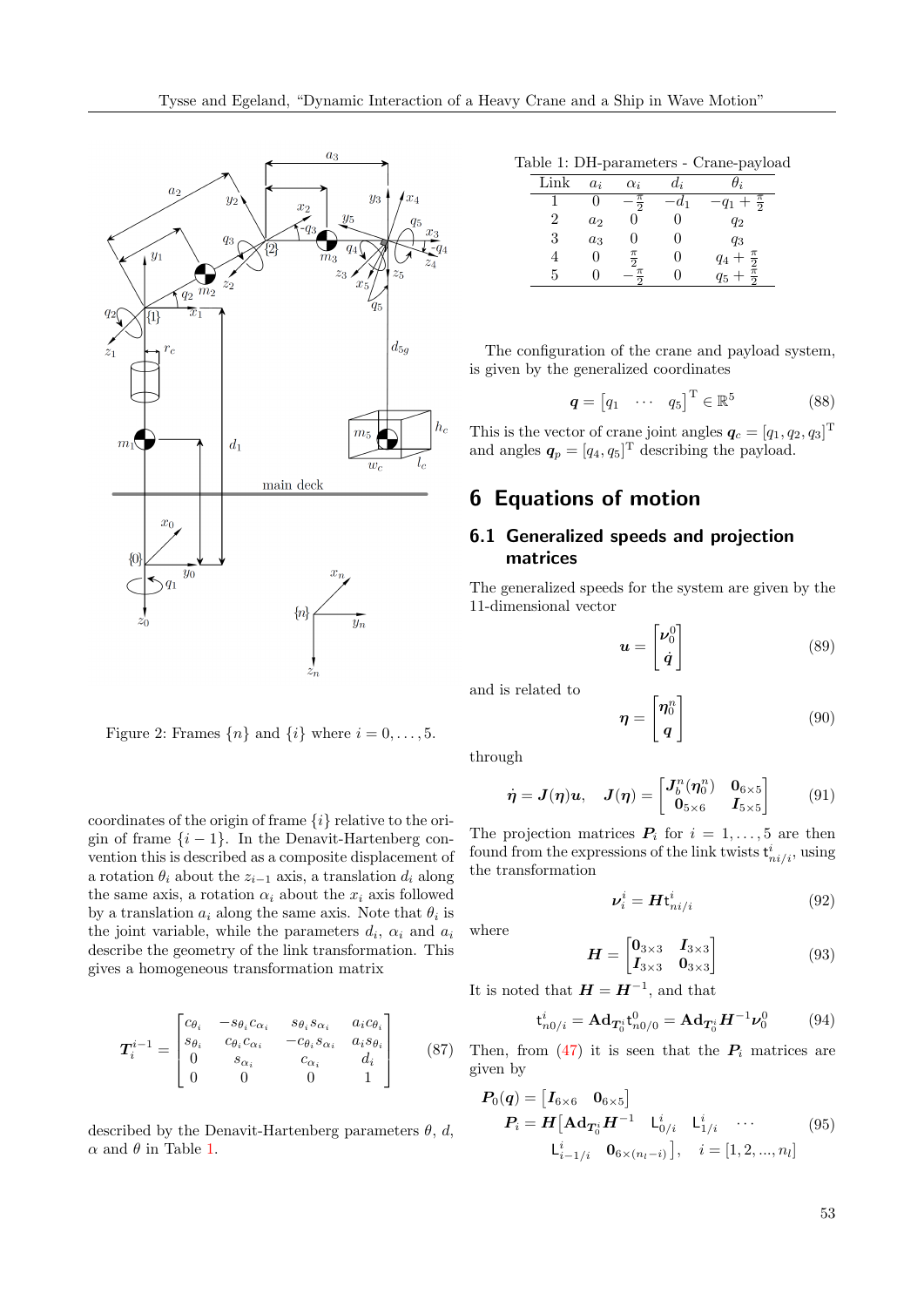where the expressions for the lines  $\mathsf{L}_{i-1/i}^i$  are given by mass matrices are the positions of the center of mass, [\(48\)](#page-4-2).

#### 6.2 Gravity forces and moments

The active forces and moments of link  $i = 1, \ldots, 5$ include the gravitation forces which result in the generalized force

$$
\boldsymbol{\tau}_g = \boldsymbol{P}_0^{\mathrm{T}} \boldsymbol{G} \boldsymbol{\eta}_0^n + \sum_{i=1}^5 \boldsymbol{P}_i(\boldsymbol{q})^{\mathrm{T}} \boldsymbol{G}_i(\boldsymbol{\eta}) \qquad (96)
$$

where

$$
\boldsymbol{G}_i^i(\boldsymbol{\eta}) = \begin{bmatrix} \boldsymbol{R}_n^i \boldsymbol{f}_{i,g}^n \\ \hat{\boldsymbol{r}}_{ig}^i \boldsymbol{R}_n^i \boldsymbol{f}_{i,g}^n \end{bmatrix}, \quad \boldsymbol{f}_{i,g}^n = \begin{bmatrix} 0 \\ 0 \\ m_i g \end{bmatrix}
$$
(97)

and  $q = 9.81$  is the acceleration of gravity.

#### 6.3 Equation of Motion

The equations of motion as given by [Kane and Levin](#page-15-4)[son](#page-15-4) [\(1985\)](#page-15-4) is then found from equation [\(9\)](#page-2-4) to be

$$
P_0(q)^{\mathrm{T}} \Big( M_{0,A}^0 \dot{\nu}_0^0 + D^0 \nu_0^0 + C_r x \Big) + \sum_{i=1}^5 P_i(q)^{\mathrm{T}} \Big( M_i^i \dot{\nu}_i^i + C^i(\nu_i^i) \nu_i^i \Big) = \tau_g + P_0(q)^{\mathrm{T}} \tau_{\text{thr}} + P_0(q)^{\mathrm{T}} \tau_w + \tau_{\text{contr}} \n\dot{x} = A_r x + B_r \nu_0^0
$$
 (98)

This can be written

$$
\dot{\eta} = J(\eta)u
$$
  

$$
M\dot{u} + Cu + P_0^{\mathrm{T}}C_r x = \tau_g + P_0^{\mathrm{T}}\tau_{\mathrm{thr}} + P_0^{\mathrm{T}}\tau_w + \tau_{\mathrm{contr}}
$$
  

$$
\dot{x} = A_rx + B_rP_0u
$$
 (99)

where  $\tau_{\text{contr}}$  denotes the torque applied at the crane joints and

$$
\begin{aligned} \boldsymbol{M} = & \sum_{i=1}^{5} \boldsymbol{P}_{\!i}(\boldsymbol{q})^{\mathrm{T}} \boldsymbol{M}_{\!i}^i \boldsymbol{P}_{\!i}(\boldsymbol{q}) + \boldsymbol{P}_{\!0}(\boldsymbol{q})^{\mathrm{T}} \boldsymbol{M}_{\!0,A}^0 \boldsymbol{P}_{\!0}(\boldsymbol{q}) \\ \boldsymbol{C} = & \sum_{i=1}^{5} \boldsymbol{P}_{\!i}(\boldsymbol{q})^{\mathrm{T}} \boldsymbol{M}_{\!i}^i \dot{\boldsymbol{P}}_{\!i}(\boldsymbol{q}) + \boldsymbol{P}_{\!0}(\boldsymbol{q})^{\mathrm{T}} \boldsymbol{M}_{\!0,A}^0 \dot{\boldsymbol{P}}_{\!0}(\boldsymbol{q}) \\ + & \sum_{i=1}^{5} \boldsymbol{P}_{\!i}(\boldsymbol{q})^{\mathrm{T}} \boldsymbol{W}_{\!i} \boldsymbol{M}_{\!i}^i \boldsymbol{P}_{\!i}(\boldsymbol{q}) + \boldsymbol{P}_{\!0}(\boldsymbol{q})^{\mathrm{T}} \boldsymbol{D} \boldsymbol{P}_{\!0}(\boldsymbol{q}) \end{aligned}
$$

#### 6.4 Link parameters

The mass matrix  $M_i^i$  of link i is given by [\(10\)](#page-2-5), and where the forward kinematics is represented as a mapthe matrix  $C_i^i$  is given by [\(14\)](#page-2-6). The parameters of the ping  $f : q_c \mapsto p$ .

given by

<span id="page-9-3"></span>
$$
\mathbf{r}_{1g}^{1} = [0, -d_{1}/2, 0]^{\mathrm{T}}, \quad \mathbf{r}_{2g}^{2} = [-a_{2}/2, 0, 0]^{\mathrm{T}} \n\mathbf{r}_{3g}^{3} = [-a_{3}/2, 0, 0]^{\mathrm{T}}, \quad \mathbf{r}_{4g}^{4} = [0, 0, 0]^{\mathrm{T}} \nm_{4} = 0, \quad \mathbf{r}_{5g}^{5} = [0, 0, d_{5g}]^{\mathrm{T}}
$$
\n(100)

and the inertia tensors  $I_{i/i}^i$  given by

$$
\boldsymbol{I}_{1/g}^1 = \text{diag}([\alpha_1, \beta_1, \alpha_1]) \tag{101}
$$

$$
I_{2/g}^2 = \text{diag}([\beta_2, \alpha_2, \beta_2])
$$
 (102)

$$
I_{3/g}^3 = \text{diag}([\beta_3, \alpha_3, \beta_3])
$$
 (103)

$$
\mathbf{I}_{4/g}^4 = \text{diag}([0, 0, 0]) \tag{104}
$$

$$
\mathbf{I}_{5/g}^5 = \frac{m_5}{12} \text{diag}([(h_c^2 + l_c^2), (w_c^2 + l_c^2), (h_c^2 + w_c^2)])
$$
\n(105)

where

$$
\alpha_i = \frac{m_i(3r_c^2 + l_i^2)}{12}, \quad \beta_i = \frac{m_i r_c^2}{2}
$$
\n
$$
l_1 = d_1, \quad l_2 = a_2, \quad l_3 = a_3
$$
\n(106)

and the parallel axes theorem

$$
\boldsymbol{I}^i_{i/i} = \boldsymbol{I}^i_{i/g} + m_i[(\boldsymbol{r}^i_{ig})^2\boldsymbol{I}_{3\times 3} - \boldsymbol{r}^i_{ig}(\boldsymbol{r}^i_{ig})^{\text{T}}]
$$

has been used.

# 7 Control

## 7.1 Controller objective

<span id="page-9-0"></span>The control objective is to control tip position  $p_{n,\text{tip}}^n$  of the crane relative to  $\{n\}$ . This is done to avoid excessive oscillations of the load. Given a desired position  ${}^d{\bm p}_{n,\text{tip}}^n$  of the crane tip corresponding to

<span id="page-9-2"></span>
$$
\boldsymbol{p}_d = {}^d{\boldsymbol{p}}_{0,\text{tip}}^0 = \boldsymbol{R}_n^0 \left( {}^d{\boldsymbol{p}}_{n,\text{tip}}^n - {\boldsymbol{p}}_{n0}^n \right) \tag{107}
$$

in frame {0}, the error of the tip position given in coordinates of frame {0} is

$$
e = p - p_d \tag{108}
$$

The crane tip position relative to and expressed in frame  $\{0\}$ , is

<span id="page-9-1"></span>
$$
\boldsymbol{p} = \boldsymbol{p}_{0,\text{tip}}^0(\boldsymbol{q}_c) = \boldsymbol{f}(\boldsymbol{q}_c) = \begin{bmatrix} s_1(a_3c_{23} + a_2c_2) \\ c_1(a_3c_{23} + a_2c_2) \\ -d_1 - a_3s_{23} - a_2s_2 \end{bmatrix} \tag{109}
$$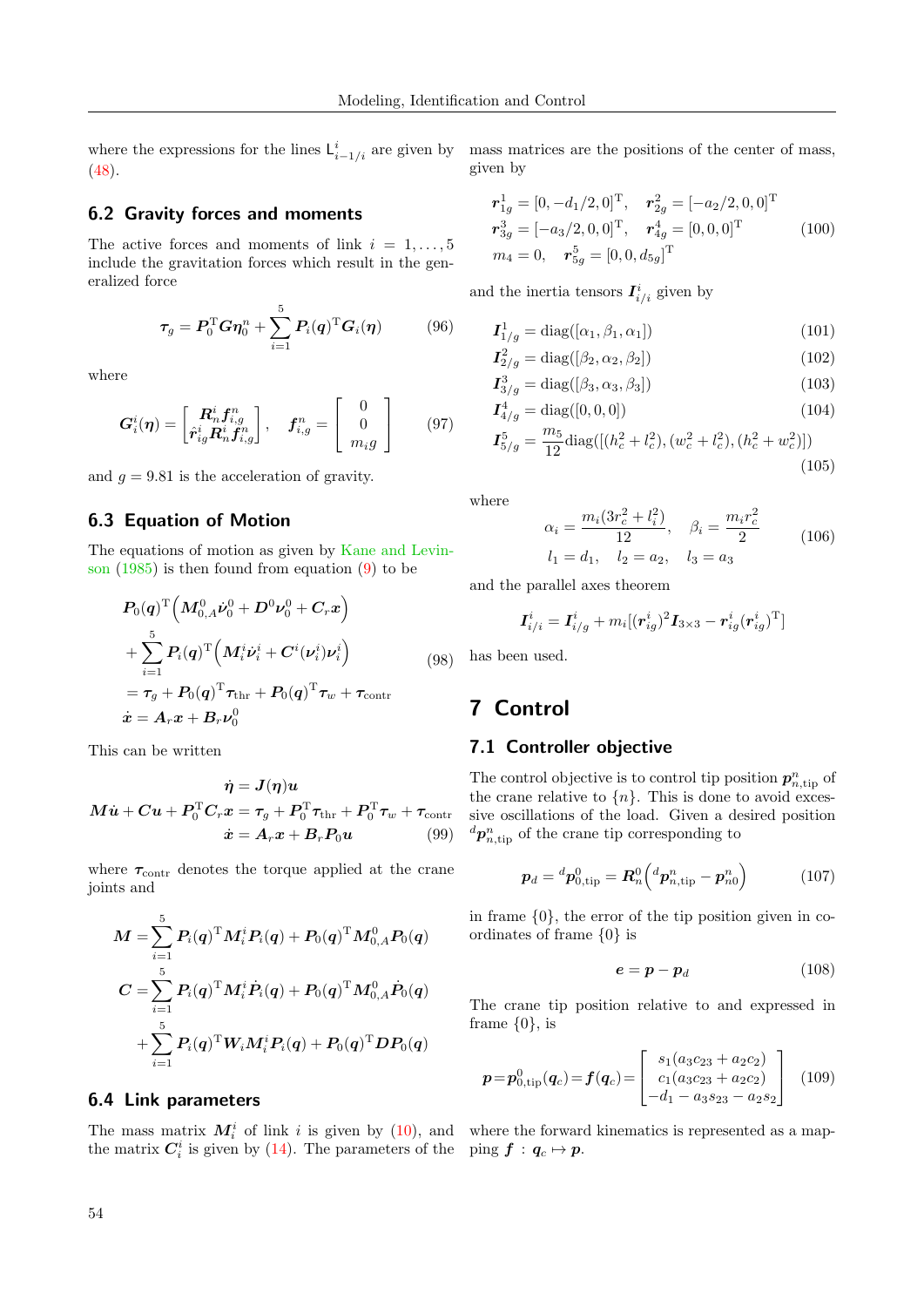## 7.2 Controller

The equation of motion for  $q_c$  in joint space is from equation [\(99\)](#page-9-0)

<span id="page-10-0"></span>
$$
M_{21}\dot{\nu}_0^0 + M_{22}\ddot{q}_c + M_{23}\ddot{q}_p + C_{21}\nu_0^0 + C_{22}\dot{q}_c + C_{23}\dot{q}_p + G_2 = \tau_{\text{contr}}
$$
\n(110)

where

$$
M(q) = \begin{bmatrix} M_{11} & M_{12} & M_{13} \\ M_{21} & M_{22} & M_{23} \\ M_{31} & M_{32} & M_{33} \end{bmatrix}
$$

$$
C(q, u) = \begin{bmatrix} C_{11} & C_{12} & C_{13} \\ C_{21} & C_{22} & C_{23} \\ C_{31} & C_{32} & C_{33} \end{bmatrix}
$$
(111)
$$
\tau_g = -\begin{bmatrix} G_1 \\ G_2 \\ G_3 \end{bmatrix}, \quad u = \begin{bmatrix} \nu_0^0 \\ \dot{q}_c \\ \dot{q}_p \end{bmatrix}
$$

We can rewrite the equation of motion in  $(110)$  in terms of  $p \in \mathbb{R}^3$ , by using the Jacobian of the mapping in  $(109)$ ,

$$
\dot{\boldsymbol{p}} = \boldsymbol{J}(\boldsymbol{q}_c)\dot{\boldsymbol{q}}_c, \quad \boldsymbol{J}(\boldsymbol{q}_c) = \frac{\partial \boldsymbol{p}}{\partial \boldsymbol{q}_c} \tag{112}
$$

where

$$
J(q_c) = \begin{bmatrix} c_1 \alpha_c & -s_1 \alpha_s & -a_3 s_1 s_{23} \\ -s_1 \alpha_c & -c_1 \alpha_s & -a_3 c_1 s_{23} \\ 0 & -\alpha_c & -a_3 c_{23} \end{bmatrix}
$$
(113)

 $\alpha_c = a_3c_{23} + a_2c_2$ ,  $\alpha_s = a_3s_{23} + a_2s_2$ 

It follows that

$$
\dot{q}_c = \mathbf{J}^{-1} \dot{p}, \quad \ddot{q}_c = \mathbf{J}^{-1} \ddot{p} + \frac{d}{dt} (\mathbf{J}^{-1}) \dot{p}
$$
\n(114)

We can now substitute these expressions into  $(110)$  and pre-multiply by  $J^{-T} = (J^{-1})^{T}$  to obtain

$$
\tilde{M}_{22}\ddot{p} + \tilde{C}_{22}\dot{p} + \tilde{G}_2 + \tilde{d} = F_{\text{contr}} \qquad (115)
$$

where

$$
\begin{aligned} \tilde{\bm{d}} &= \bm{J}^{-\mathrm{T}} \left( M_{21} \dot{\bm{\nu}}_0^0 \!+\! M_{23} \ddot{\bm{q}}_p \!+\! C_{21} \bm{\nu}_0^0 \!+\! C_{23} \dot{\bm{q}}_p \right) \\ \tilde{\bm{G}}_2 &= \bm{J}^{-\mathrm{T}} \bm{G}_2 \\ \tilde{M}_{22} &= \bm{J}^{-\mathrm{T}} \bm{M}_{22} \bm{J}^{-1} \\ \tilde{C}_{22} &= \bm{J}^{-\mathrm{T}} \left( C_{22} \bm{J}^{-1} + \bm{M}_{22} \frac{d}{dt} \left( \bm{J}^{-1} \right) \right) \\ \bm{F}_{\mathrm{contr}} &= \bm{J}^{-\mathrm{T}} \bm{\tau}_{\mathrm{contr}} \end{aligned}
$$

(116)

Using the computed torque technique [Murray et al.](#page-15-7) [\(1994\)](#page-15-7), the controller becomes

$$
\begin{aligned} &\pmb{F}_{\mathrm{contr}} = \tilde{\pmb{M}}_{22}\left(\ddot{\pmb{p}}_{d} - \pmb{K}_{d}\dot{\pmb{e}} - \pmb{K}_{p}\pmb{e}\right) + \tilde{\pmb{C}}_{22}\dot{\pmb{p}} + \tilde{\pmb{G}}_{2} + \tilde{\pmb{d}} \\ &\pmb{\tau}_{\mathrm{contr}} = \pmb{J}^{\mathrm{T}}\pmb{F}_{\mathrm{contr}} \end{aligned}
$$

where  $\tilde{M}_{22}$  is positive definite, and it follows that the error dynamics are asymptotically stable and given by

$$
\ddot{e} + K_d \dot{e} + K_p e = 0 \tag{117}
$$

# 8 Simulation

Simulations were performed with significant wave height  $H_s = 4$  m, peak frequency  $\omega_p = 1.3$  rad/s and the mass of the crane given by  $m_1 + m_2 + m_3 = 296$ metric tons. The Denavit-Hartenberg parameters of Table [1](#page-8-0) were  $d_1 = 4$  m and  $a_2 = a_3 = 2.5$  m. The simulations presented in Sections  $(8.1)$  and  $(8.2)$  were done with a payload mass of  $m_5 = 150$  metric tons, while in the simulations reported in Sections  $(8.3)$  and  $(8.4)$  the payload mass was  $m_5 = 250$  metric tons. The vessel was dynamically positioned with desired values surge  $u=0$ , sway  $v=0$  and yaw  $\psi=0$ .

In the simulations, the ship was a supply vessel with 82.5 m between the perpendiculars, 6 m draught, 8 m breadth and a mass of  $m_0 = 6,362$  metric tons. The hydrodynamic coefficients of the vessel, the force RAOs, the parameters of the radiation force model and the rigid-body mass matrix of the vessel was taken from the Marine Systems Simulator (MSS), [Fossen and](#page-14-12) [Perez](#page-14-12) [\(2004\)](#page-14-12). The Marine Systems Simulator has a SIMULINK model of the ship, whereas the simulator in the present paper is developed in MATLAB. Our MATLAB simulator of the ship without the crane was validated by extensive simulation where it was compared to the MSS SIMULINK simulator, and it was found that the two simulators gave the same results.

## <span id="page-10-1"></span>8.1 Movement of the crane tip parallel to the  $z$ -axis of the inertia frame

A simulation study was done with the crane links (the translations  $a_2$  and  $a_3$ ) along the positive sway direction. The simulation studied the roll response of the vessel due to steps in the z coordinate of the crane tip relative to and expressed in  $\{n\}$ . The roll responses are illustrated in the lower windows in Figures [3](#page-11-2) and [4,](#page-11-3) while the z coordinate of the crane tip (relative to and expressed in  $\{n\}$  is illustrated in the upper windows in Figures [3](#page-11-2) and [4.](#page-11-3) The red graphs in Figures [3](#page-11-2) and [4,](#page-11-3) illustrate a simulation where the desired position  ${}^d\mathbf{p}^n_{n,\text{tip}}$  in [\(107\)](#page-9-2), was constant.

The blue graphs in Figure [3,](#page-11-2) illustrate the result from a simulation where the crane tip was lifted up 0.5 m (along negative z-axis of frame  $\{n\}$ ) after 10 seconds and then lowered down to initial position after approximately 15 seconds. This caused the roll  $\phi$  of the vessel to positive peak (increased roll angle) due to the lift of the crane tip, and negative peak (decreased angle) due to the crane tip lowered to initial position. The difference (between the simulations with stationary crane tip and non-stationary crane tip) in roll angles after 15 seconds, was due to small oscillations of the pendulum caused by the steps of the crane tip.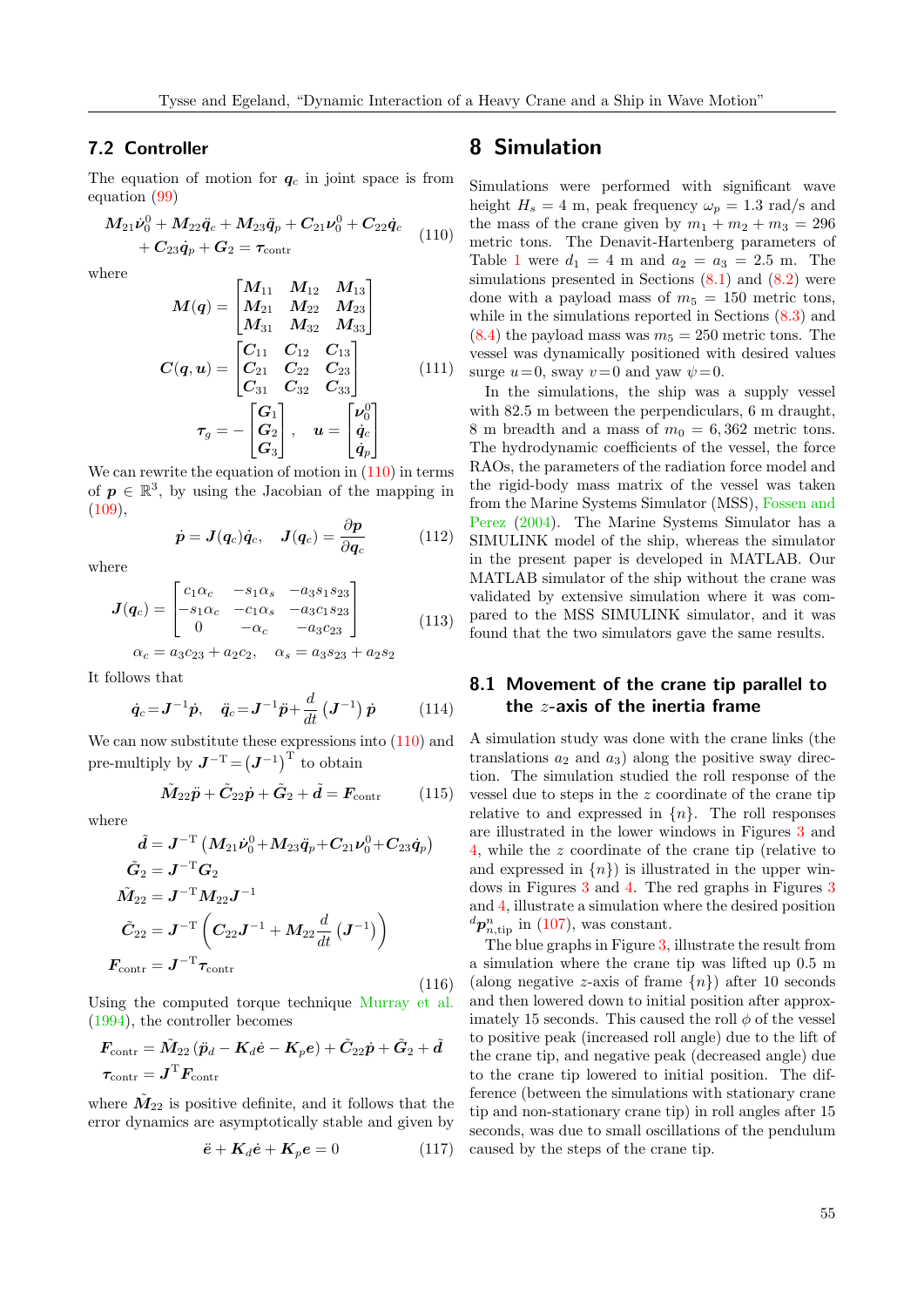

<span id="page-11-2"></span>Figure 3: Upper window: The z coordinate of the crane tip, relative to and expressed in inertia frame  $\{n\}$ . The blue graph represents a simulation where the crane tip is lifted up 0.5 m (along negative z-axis of inertia  $\{n\}$ ) after 10 seconds, and then lowered to initial position after 15 seconds. The red graph represents a simulation where the crane tip was kept stationary. Lower window: Blue graph represents the roll  $\phi$  angle of the vessel due to disturbances (lift and lower operation) of the crane tip illustrated as blue graph in the upper window. Red graph represents the roll  $\phi$  angle of the vessel due to stationary crane tip.

The blue graphs in Figure [4,](#page-11-3) illustrate the result from a simulation where the crane tip was lowered down 0.5 m (along positive z-axis in frame  $\{n\}$ ) after 10 seconds and then lifted up to initial position after approximately 15 seconds. This caused the roll  $\phi$  of the vessel to negative peak (decreased roll angle) due to the crane tip lowered 0.5 m, and negative peak (increased angle) due to the crane tip lifted up to initial position. The difference in roll angle after 15 seconds, was due to small oscillations of the pendulum caused by the steps of the crane tip.

## <span id="page-11-0"></span>8.2 Movement of the crane tip parallel to the  $xy$ -plane in the inertia frame

A simulation study was done with the crane links (the translations  $a_2$  and  $a_3$ ) initially along the positive sway direction. The simulation studied the vessel motions, roll  $\phi$  and pitch  $\theta$ , due to the crane moved from a pose where the crane links were along sway direction, to a



<span id="page-11-3"></span>Figure 4: Upper window: The z coordinate of the crane tip, relative to and expressed in inertia frame  $\{n\}$ . The blue graph represents a simulation where the crane tip is lowered 0.5 m (along positive z-axis of inertia  $\{n\}$ ) after 10 seconds, and then lifted to initial position after 15 seconds. The red graph represents a simulation where the crane tip was kept stationary. Lower window: Blue graph represents the roll  $\phi$  angle of the vessel due to disturbances (lift and lower operation) of the crane tip illustrated as blue graph in the upper window. Red graph represents the roll  $\phi$  angle of the vessel due to stationary crane tip.

pose where the crane links were along surge direction. This movement was achieved by moving the crane tip's  $xy$ -coordinates linearly (see blue graphs in Figure [5\)](#page-12-1), relative to and expressed in  $\{n\}$ . The z coordinate of the crane tip relative to and expressed in  $\{n\}$ , was kept constant. The vessel motions are illustrated in Figure [6,](#page-12-2) the vessel's roll angle decreased to  $\phi \approx 0$ and the pitch  $\theta$  increased slightly due to the movement of the crane links. The red graphs in Figures [5](#page-12-1) and [6,](#page-12-2) illustrate a simulation where the desired position  ${}^d{\bm p}^n_{n,\text{tip}}$  in [\(107\)](#page-9-2), was constant.

## <span id="page-11-1"></span>8.3 Increased payload weight

A simulation study was done with the crane links (the translations  $a_2$  and  $a_3$ ) along the positive sway direction and the crane tip kept stationary relative to and expressed in  $\{n\}$ . The simulation studied the vessel motions, heave z and roll  $\phi$ , due to an increased payload weight. In Figure [7,](#page-12-3) the blue graphs represent the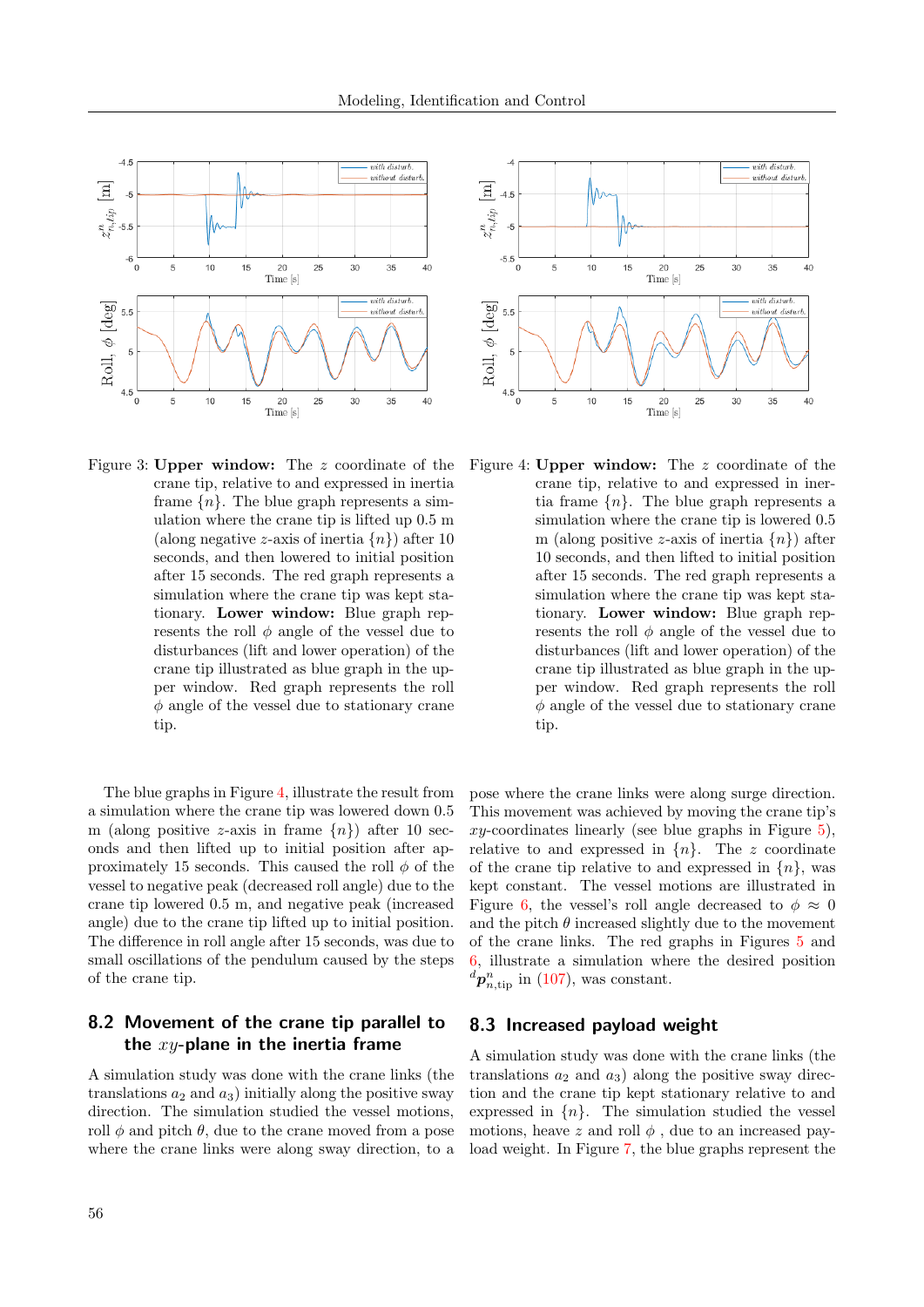

<span id="page-12-1"></span>Figure 5:  $x, y$  and  $z$  coordinates of the crane tip relative to and expressed in coordinates of inertia frame  $\{n\}$ . The red graph represents a simulation where the crane tip was kept stationary. In this case, the crane links  $(a_2)$ and  $a_3$ ) lies in the *uz*-plane of inertia frame  ${n}$ . The blue graph illustrates a simulation of the crane tip, where the crane links lies initially in the yz-plane of  $\{n\}$ , from 10 to 30 seconds the crane tip moves linearly to a position where the crane links lies in the xzplane of inertia  $\{n\}$ .

vessel motions due to a payload weight  $m_5 = 250$  metric tons, while the red graph shows result with payload weight  $m_5 = 150$  metric tons. As seen in Figure [7,](#page-12-3) the heave z of the vessel increased with approximately  $0.1$ m and the roll of the vessel oscillated with higher peakto-peak value, with an increased of payload weight of 100 metric tons.

#### <span id="page-12-0"></span>8.4 Oscillation of pendulum

The normalized pendulum vector  $n_{5g}^n = r_{5g}^n / \|r_{5g}^n\|$ from the origin of frame {5} to the center of the payload-mass  $m_p = m_5$  expressed in  $\{n\}$ , is from equa-tion [\(100\)](#page-9-3) described by the Euler angles  $\phi_y$  and  $\phi_x$  (see Figure [8\)](#page-13-1)

$$
\boldsymbol{n}_{5g}^{n} = \begin{bmatrix} s_{\phi_y} \\ -c_{\phi_y}s_{\phi_x} \\ c_{\phi_y}c_{\phi_x} \end{bmatrix} \tag{118}
$$

which gives the Euler angles as

$$
\phi_x = \text{Atan2}\left(-\mathbf{n}_{5g}^n(2), \mathbf{n}_{5g}^n(3)\right) \tag{119}
$$

$$
\phi_y = \text{Atan2}\left(\mathbf{n}_{5g}^n(1), \sqrt{\mathbf{n}_{5g}^n(2)^2 + \mathbf{n}_{5g}^n(3)^2}\right) \tag{120}
$$



<span id="page-12-2"></span>Figure 6: Upper window: Roll  $\phi$  angle of the vessel due to the crane tip trajectories illustrated in Figure [5.](#page-12-1) Lower window: Pitch  $\theta$  angle of the vessel due to the crane tip trajectories illustrated in Figure [5.](#page-12-1)



<span id="page-12-3"></span>Figure 7: Upper window: The red graph represents the heave z of the vessel due to payload weight  $m_5 = 150$  metric tons. The blue graph represents the heave z of the vessel due to payload weight  $m_5 = 250$  metric tons. Lower window: The red graph represents the roll  $\phi$  of the vessel due to payload weight  $m_5 = 150$  metric tons. The blue graph represents the roll  $\phi$  of the vessel due to payload weight  $m_5 = 250$  metric tons.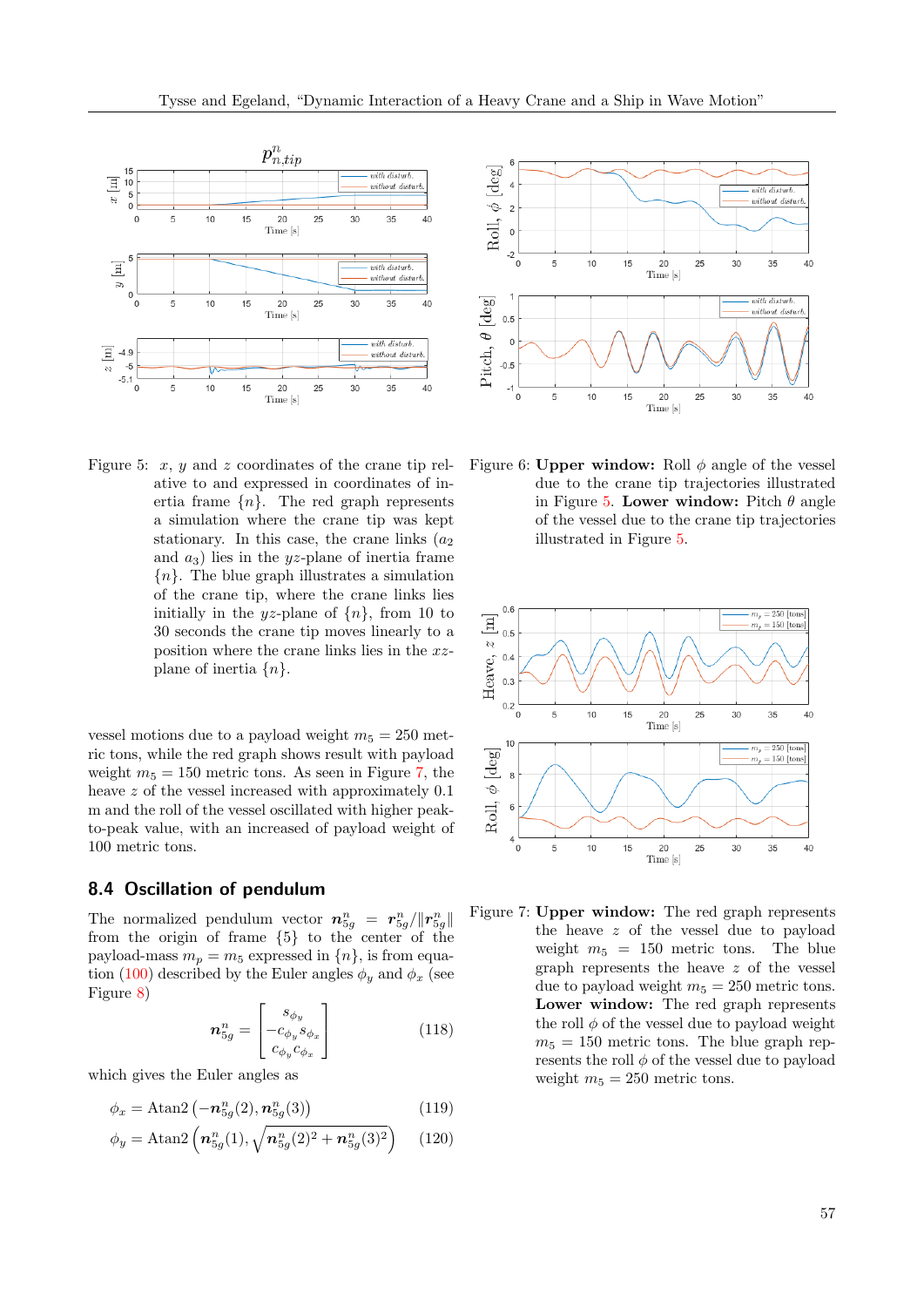

Figure 8: Euler angles,  $\phi_x$  and  $\phi_y$ , representation of the orientation of the pendulum



<span id="page-13-2"></span><span id="page-13-1"></span>Figure 9: Red graph shows the orientations  $[\phi_x, \phi_y]$ of the swinging pendulum with initial conditions  $[\phi_x(0), \phi_y(0)] \approx [-45^\circ, 45^\circ]$ ]. The blue graph shows the orientations  $[\phi_x, \phi_y]$ of the pendulum with initial conditions  $[\phi_x(0), \phi_y(0)] \approx [0^{\circ}, 0^{\circ}]$ 

A simulation study was done with the crane links (the translations  $a_2$  and  $a_3$ ) along the positive sway direction, the crane tip kept stationary relative to and expressed in  $\{n\}$  and the payload weight was  $m_5 = 250$ metric tons. This simulation studied the response of the vessel and the crane tip due to different initial conditions of  $\phi_x$  and  $\phi_y$ . Figure [9](#page-13-2) shows the oscillation of the pendulum, Figure [10](#page-14-13) shows the crane tip's position relative to and expressed in  $\{n\}$  and Figure [11](#page-14-14) shows the vessel motions heave z, roll  $\phi$  and pitch  $\theta$ . The blue graphs in Figures [9,](#page-13-2) [10](#page-14-13) and [11,](#page-14-14) illustrate a simulation where the orientations  $[\phi_x, \phi_y]$  of the pendulum had initial conditions  $[\phi_x(0), \phi_y(0)] \approx [0^\circ, 0^\circ]$ . The red graphs in Figures [9,](#page-13-2) [10](#page-14-13) and [11,](#page-14-14) illustrate a simulation where the orientations  $[\phi_x, \phi_y]$  of the pendulum had initial conditions  $[\phi_x(0), \phi_y(0)] \approx [-45^\circ, 45^\circ]$ .

As seen in Figure [10,](#page-14-13) the swinging pendulum (red graph) caused more disturbance on the crane tip than in the case with non-swinging pendulum (blue graph). As seen in Figure [11,](#page-14-14) the swinging pendulum (red graph) affected heave z and pitch  $\theta$  of the vessel less, while it affected the roll  $\phi$  more than in the case with a non-swinging pendulum (blue graph). The swinging pendulum caused a less smooth roll motion of the vessel.

# 9 Conclusion

The equations of motion for a ship with a heavy crane has been modeled using a Newton-Euler formulation where the forces of constraint are eliminated using the method of Kane's equation of motion. The use of generalized coordinates were avoided by relying on generalized speeds. The projection matrices associated with the generalized speeds were derived using screw theory, which lead to simple expressions with clear geometric interpretation for the projection matrices. The equations of motion were tested in extensive simulations using a simple controller based on feedback linearization to stabilize the tip of the crane. The simulations clearly showed that the ship responded in a physically meaningful way to the motion of the crane.

# Acknowledgement

The research presented in this paper was funded by the Norwegian Research Council, SFI Offshore Mechatronics, Project Number 237896.

# References

<span id="page-13-0"></span>Angeles, J. Rational Kinematics (vol. 34 of Springer Tracts in Natural Philosophy). New York: Springer-Verlag, 1988.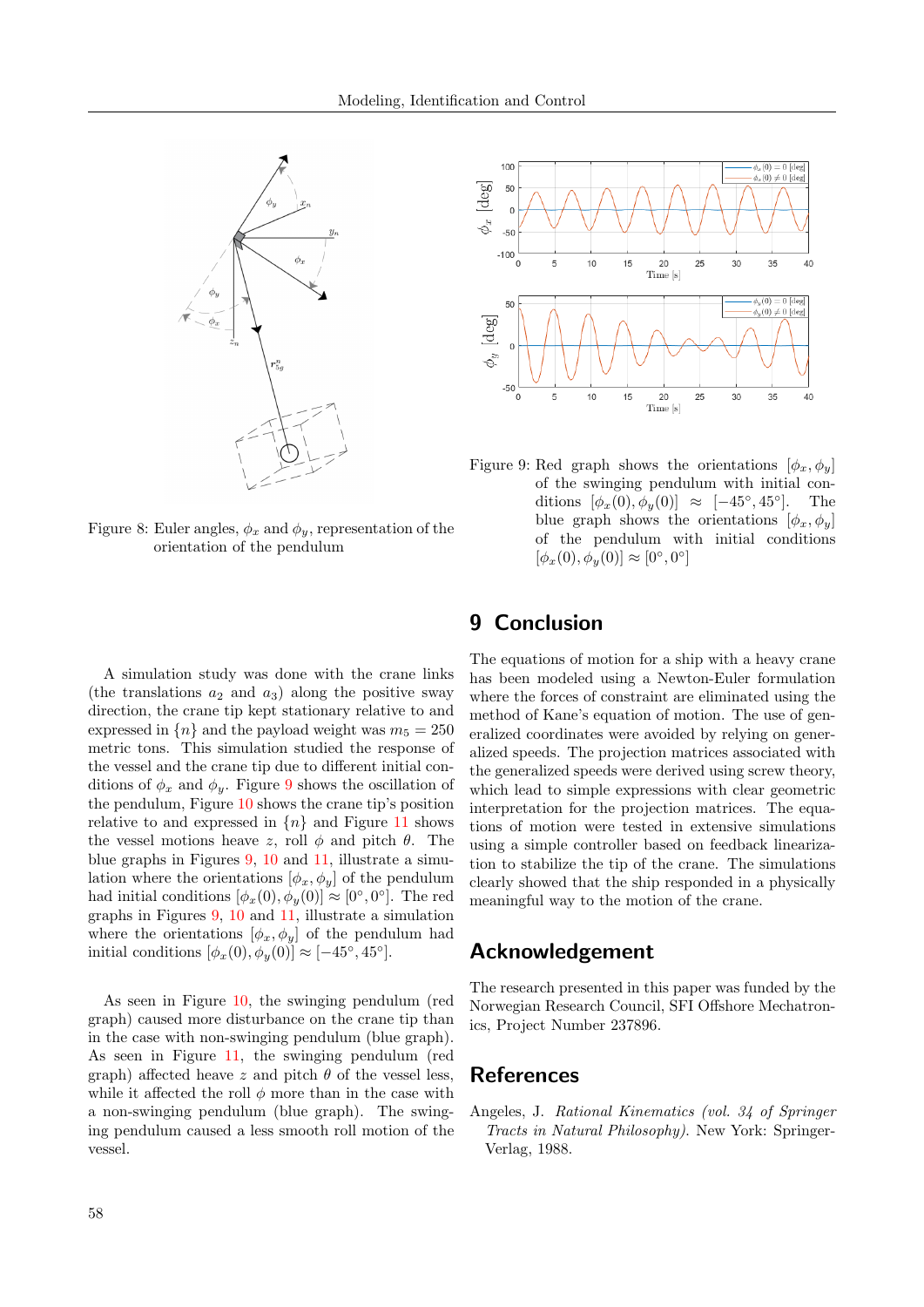

- <span id="page-14-13"></span>Figure 10:  $x$ ,  $y$  and  $z$  coordinates of the crane tip relative to and expressed in coordinates of inertia frame  $\{n\}$ . The desired crane tip is kept stationary relative to and expressed in  $\{n\}$ . The blue graph is the crane tip position due to orientations  $[\phi_x, \phi_y]$  of the pendulum with initial conditions  $[\phi_x(0), \phi_y(0)] \approx$  $[0^\circ, 0^\circ]$ . The red graph is the crane tip position due to orientations  $[\phi_x, \phi_y]$  of the swinging pendulum with initial conditions  $[\phi_x(0), \phi_y(0)] \approx [-45^\circ, 45^\circ]$
- <span id="page-14-0"></span>Chu, Y., Hatledal, L., Æsøy, V., Ehlers, S., and Zhang, H. An object-oriented modeling approach to virtual prototyping of marine operation systems based on functional mock-up interface co-simulation. ASME. J. Offshore Mech. Arct. Eng., 2017. 140(2):021601–2  $-021601-9.$  doi: $10.1115/1.4038346.$
- <span id="page-14-11"></span>Cummins, W. E. The impulse response function and ship motions. Schiffstechnik, 1962. 47:101–109.
- <span id="page-14-3"></span>DNV GL. Environmental conditions and environmental loads. Recommended practie DNVGL-RP-C205, DNV GL, 2017.
- <span id="page-14-8"></span>Egeland, O. and Gravdahl, J. T. Modeling and Simulation for Automatic Control. Marine Cybernetics, Trondheim, 2002.
- <span id="page-14-5"></span>Egeland, O. and Sagli, J. R. Coordination of motion in a spacecraft/ manipulator system. The International Journal of Robotics Research, 1993. 12:366379. doi[:10.1177/027836499301200404.](http://dx.doi.org/10.1177/027836499301200404)
- <span id="page-14-10"></span>Faltinsen, M. Sea Loads on Ships and Offshore Structures. Cambridge University Press, 1990.



- <span id="page-14-14"></span>Figure 11: Heave z, roll  $\phi$  and pitch  $\theta$  motions of the vessel. The blue graph is the vessel's motions due to orientations  $[\phi_x, \phi_y]$  of the swinging pendulum with initial conditions  $[\phi_x(0), \phi_y(0)] \approx [0^\circ, 0^\circ].$  The red graph is the vessel's motions due to orientations  $[\phi_x, \phi_y]$  of the pendulum with initial conditions  $[\phi_x(0), \phi_y(0)] \approx [-45^\circ, 45^\circ].$
- <span id="page-14-2"></span>Fossen, T. I. Handbook of Marine Craft Hydrodynamics and Motion Control. Wiley, 2011.
- <span id="page-14-12"></span>Fossen, T. I. and Perez, T. Marine Systems Simulator (MSS). 2004. URL [http://www.marinecontrol.](http://www.marinecontrol.org) [org](http://www.marinecontrol.org).
- <span id="page-14-4"></span>Fossen, T. I. and Perez, T. Kinematic models for manoeuvring and seakeeping of marine vessels. Modeling, Identification and Control, 2007. 28(1):19–30. doi[:10.4173/mic.2007.1.3.](http://dx.doi.org/10.4173/mic.2007.1.3)
- <span id="page-14-6"></span>From, P. J., Duindam, V., Pettersen, K. Y., Gravdahl, J. T., and Sastry, S. Singularity-free dynamic equations of vehicle-manipulator systems. Simulation Modelling Practice and Theory, 2010. 18(6):712–731. doi[:10.1016/j.simpat.2010.01.012.](http://dx.doi.org/10.1016/j.simpat.2010.01.012)
- <span id="page-14-7"></span>From, P. J., Gravdahl, J. T., and Pettersen, K. Y. Vehicle-Manipulator Systems: Modeling for Simulation, Analysis, and Control. Springer, 2014. doi[:10.1007/978-1-4471-5463-1.](http://dx.doi.org/10.1007/978-1-4471-5463-1)
- <span id="page-14-9"></span>Hasselmann, K. et al. Measurements of wind-wave growth and swell decay during the joint north sea wave project (JONSWAP). Deutches Hydrographisches Zeitschrift, 1973.
- <span id="page-14-1"></span>Journee, J. M. J. and Massie, W. W. Offshore Hydrodynamics. Delft University of Technology, 2001.